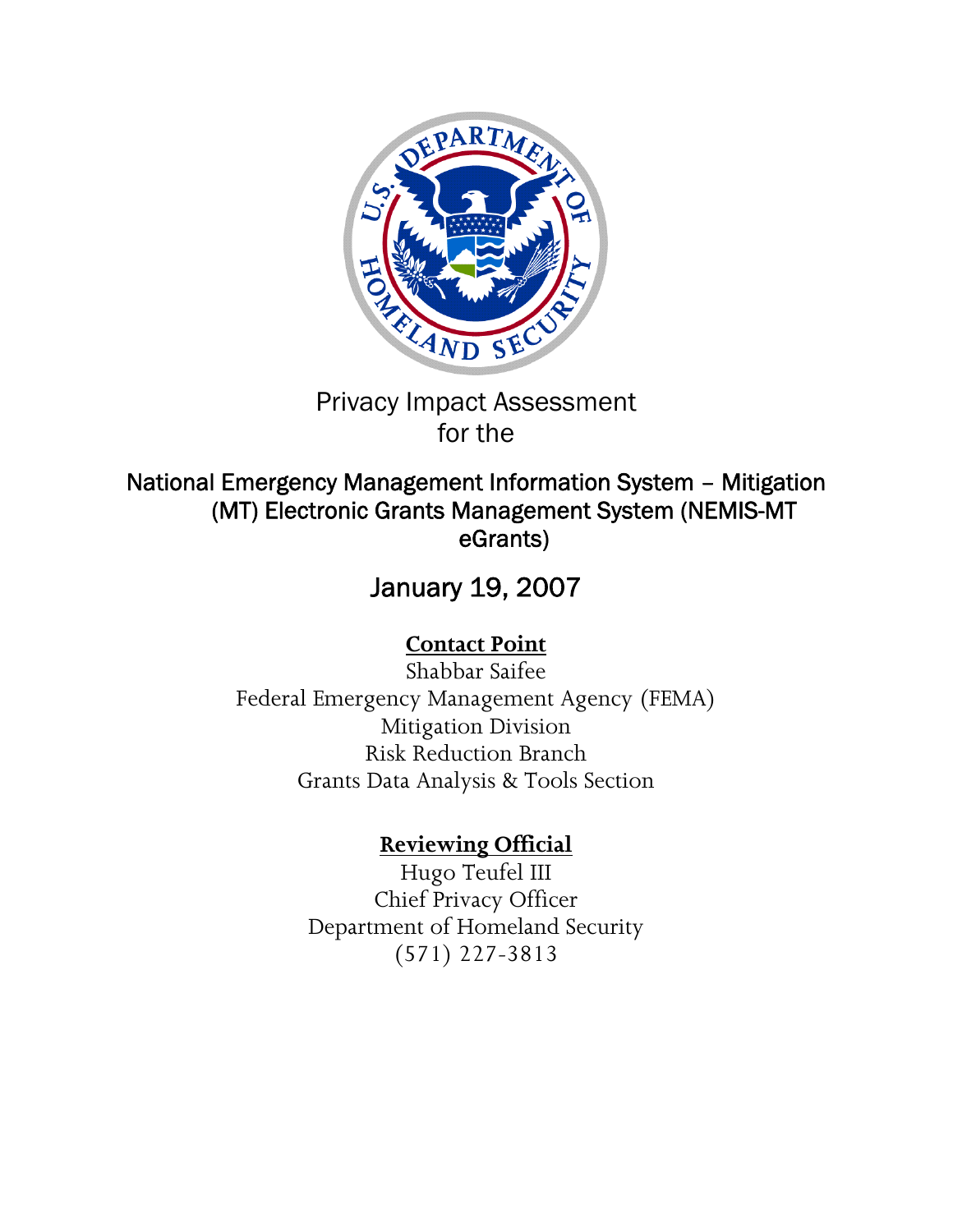

## **Abstract**

 The Federal Emergency Management Agency (FEMA) operates the National Emergency Management Information System (NEMIS) Mitigation (MT) Electronic Grants Management (eGrants) system. The eGrants system is an online grant application and grant management system. This privacy impact assessment (PIA) is being conducted because personally identifiable information may be included in grant applications made by States or local communities.

## **Introduction**

 This PIA addresses all of the Mitigation Division's grant programs that collect applications through MT eGrants. These include the Flood Mitigation Assistance (FMA), Pre-Disaster Mitigation (PDM), Severe Repetitive Loss (SRL), Repetitive Flood Claims (RFC), Hazard Mitigation Grant Program (HMGP), and related mitigation grant programs authorized under either the Robert T. Stafford Disaster Relief and Emergency Assistance Act or the National Flood Insurance Act, 42 U.S.C. 4100.

 The purpose of FEMA Mitigation grant programs is to provide funds to eligible States (applicants) and local communities (sub-applicants through State applications) to implement mitigation activities to reduce or eliminate the risk of future damage to life and property.<sup>[1](#page-1-0)</sup> Examples of mitigation activities include retrofitting structures, minor structural flood control projects, acquisition of properties, demolition or relocation of structures, construction of safe rooms, or developing local or statewide mitigation plans.

 FEMA is also the administrator of the National Flood Insurance Program (NFIP) (42 U.S.C. § 4001 et seq.), a Federal program enabling property owners in participating communities to purchase insurance as a protection against flood losses in exchange for State and local community floodplain management regulations that reduce future flood damages. Individual properties are included in applications and are verified against NFIP data manually for insurance status and/or damage history prior to any mitigation grant funds awarded. Because States are the lead applicants and local communities are sub-applicants (where sub-applicants exist), the terms "State" and "local community" will hereinafter be used to describe the applicants and sub-applicants, respectively.

 The eGrants system is an online grant application and grant management system. Individuals who own property and who may be eligible for FEMA mitigation grants must voluntarily request assistance through their State or local community. Individuals may not apply directly to FEMA and are not granted direct access to the eGrants system. The State or local community collects the individual's information through a paper application, and enters the information into the 'Properties' section of an online grant application.[2](#page-1-1) A grant application includes multiple properties and other local community and State-specific information. The State submits the application to FEMA for review and, if approved, the State signs and accepts a grant award. All transactions are completed online and information is secured on FEMA servers.

<span id="page-1-0"></span> $\overline{a}$ <sup>1</sup> States serve as the primary applicants. Municipalities and/or local communities may serve as sub-applicants. Individual owners never serve as the applicant.

<span id="page-1-1"></span><sup>&</sup>lt;sup>2</sup> Eligible applicants for FEMA Mitigation grants include only the State emergency management agencies or similar State offices that have emergency management responsibility, including all 50 States, the District of Columbia, the U.S. Virgin Islands, the Commonwealth of Puerto Rico, Guam, American Samoa, and the Commonwealth of the Northern Mariana Islands, and Federally recognized Indian Tribal governments.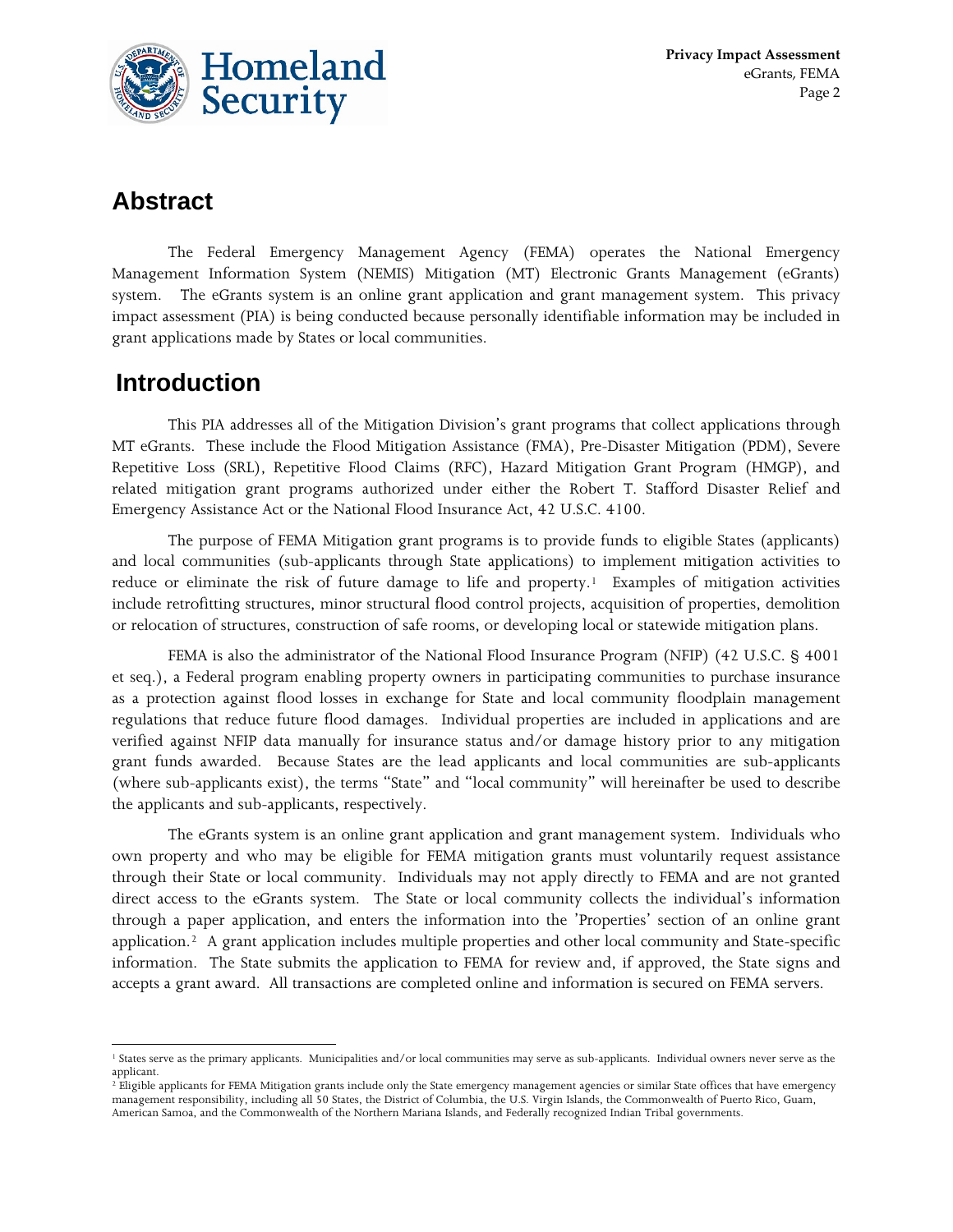

 This privacy impact assessment is being conducted because personally identifiable information about property owners may be included in the State or local community's application. While individuals and private, non-profit organizations are not eligible applicants and cannot apply directly to FEMA for assistance, some (but not all) applications may potentially impact properties that are privately owned by individuals (e.g., acquisition of a home that has been repeatedly flooded). These applications include personally identifiable information about the property owners.

 Local communities to whom a sub-grant is awarded are accountable to the State for the use of the funds provided. The information collected in e-Grants is provided by the State and any local communities and includes information about the proposed activity or activities to be completed under a grant.

 eGrants is composed of an Internet-based program and an Intranet-based program. The information collected in the Internet-based program includes information from eligible States and local communities and is the minimum information needed to determine an State's and local community's eligibility for funding under FEMA Mitigation grant programs.

## **Section 1.0 Information Collected and Maintained**

The following questions are intended to define the scope of the information requested as well as the reasons for its collection as part of the system, rule, and/or technology being developed.

#### **1.1 What information is to be collected?**

 The personally identifiable information that may be included in an application includes an individual's name, home phone number, office phone number, cell phone number, damaged property address, mailing address of the individual property owner(s), the individual's status of flood insurance, National Flood Insurance Program Policy Number, and the Insurance Policy Provider for the property proposed to be mitigated with FEMA funds.[3](#page-2-0)

 Additionally, with each application information is provided by the State for point of contact purposes that includes name of the point of contact for the application, work address, work phone number, and work email address. This information is manually verified to determine eligibility for the State.

#### **1.2 From whom is information collected?**

 The personally identifiable information is collected by FEMA from any State or local community as it may be part of a State's application and also part of a local community's application as a sub-applicant. Local communities may work with individual property owners to apply for a grant that will allow them to voluntarily mitigate their property and may provide personally identifiable information in their subapplication about these individuals.

 The sources of the information are the State emergency management agencies or other State offices with emergency management responsibility and federally-recognized Indian Tribal governments who choose to apply to FEMA directly.[4](#page-2-1) Local communities to which a sub-grant is awarded are accountable to

 $\overline{a}$ <sup>3</sup> Cell phone numbers are an optional field and are indicated as such on the eGrants forms. Phone numbers may be helpful to FEMA or

<span id="page-2-1"></span><span id="page-2-0"></span>Applicant/States in order to follow up for information regarding an application or more details about a property.<br>4 Eligible applicants for FEMA Mitigation grants include only the State emergency management agencies or sim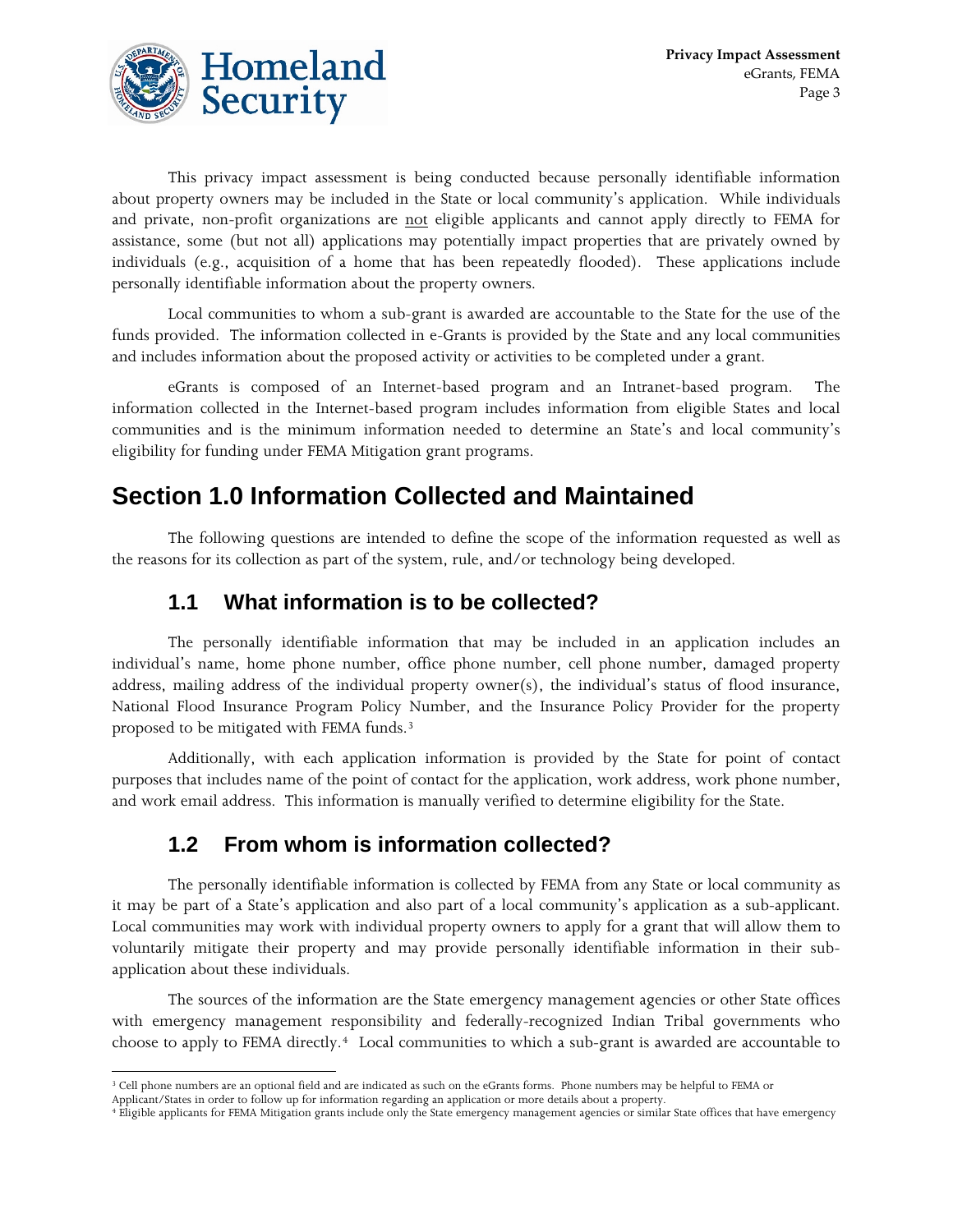

 $\overline{a}$ 

the State for the use of the funds provided. The information collected in eGrants is provided by the State and any local communities and includes information about the proposed activity or activities to be completed under a grant.

 The primary source of personally identifiable information is the local communities who obtain personally identifiable information from individual property owners interested in mitigating risks of future damage to their homes and businesses. The individual property owners, after consultation, voluntarily give their personally identifiable information to their local community or Indian tribe who may apply for grants on their behalf.

 Local communities may contact individuals directly or individuals may voluntarily contact their local community to express their personal interest in applying for grant funds. Once identified, the local community includes information voluntarily provided by individuals who are property owners in the subapplication, which is submitted to the State and then included in that State's application to FEMA.

## **1.3 Why is the information being collected?**

 The information is being collected for the purpose of administering grants programs. Specifically, the information is collected for FEMA to evaluate and determine the eligibility of applicants (both States and local communities as previously defined) and the proposed activities (specifically, those that mitigate individual properties) to be considered for grants funding under FEMA Mitigation grant programs.

### **1.4 How is the information collected?**

Information is collected electronically through the eGrants computer interface.

### **1.5 What specific legal authorities/arrangements/agreements define the collection of information?**

 This information is necessary for FEMA to determine the eligibility of activities proposed by the State and local community and consequently to allocate FEMA Mitigation funds for eligible, cost-effective mitigation activities, in accordance with the following authorizing legislation:

- Robert T. Stafford Disaster Relief and Emergency Assistance Act, as amended by Section 102 of the Disaster Mitigation Act of 2000 (DMA), Public Law 106–390, 114 Stat. §1552. Can be found at http://www.fema.gov/library/viewRecord.do?id=1935.
- National Flood Insurance Act, 42 U.S.C. § 4100, as amended by the Bunning-Bereuter-Blumenauer Flood Insurance Reform Act of 2004, Public Law 108-264, 118 Stat. § 712, and 42 U.S.C. § 4001 et seq., Can be found at http://www.access.gpo.gov/uscode/title42/chapter50\_.html.

management responsibility, including all 50 States, the District of Columbia, the U.S. Virgin Islands, the Commonwealth of Puerto Rico, Guam, American Samoa, and the Commonwealth of the Northern Mariana Islands, and Federally recognized Indian Tribal governments.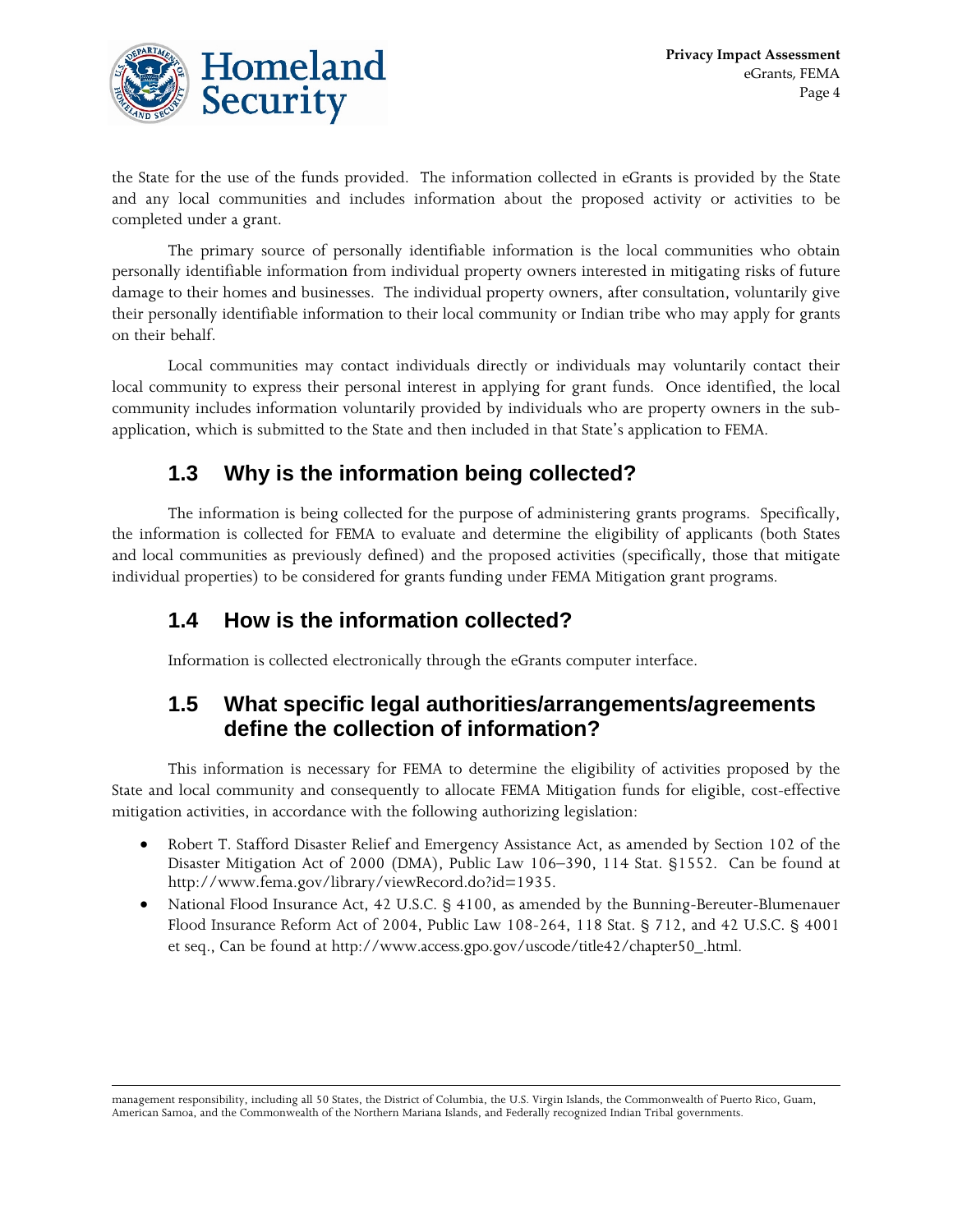

### **1.6 Privacy Impact Analysis: Given the amount and type of data being collected, discuss what privacy risks were identified and how they were mitigated.**

 Personally identifiable information collected in these applications includes the minimum amount necessary for FEMA to ascertain the eligibility of a property and/or structure under the Mitigation grant program regulations. Although FEMA is not the initial collector of the information, FEMA recognizes its duty to protect the personally identifiable information it may come into contact with or maintain in its systems.

## **Section 2.0 Uses of the System and the Information**

 The following questions are intended to delineate clearly the use of information and the accuracy of the data being used.

### **2.1 Describe all the uses of information.**

 The information is used to evaluate and determine the eligibility of States and local communities and the proposed activities (specifically those that mitigate individual properties) to be considered for grants funding under FEMA Mitigation grant programs.

 Some (but not all) applications by States and local communities propose activities which would impact properties (e.g., acquisition of a property that has been repeatedly flooded) privately owned by individuals. The information provided in applications is necessary to verify whether a property is eligible for Mitigation grants.

#### **2.2 Does the system analyze data to assist users in identifying previously unknown areas of note, concern, or pattern (Sometimes referred to as "datamining")?**

No.

### **2.3 How will the information collected from individuals or derived from the system be checked for accuracy?**

 Information submitted by eligible States is manually checked for accuracy by FEMA. First, the public information about the State**,** including the name of the point-of-contact for the application, work address, work phone number, and work email address, is manually verified to determine the applicant's eligibility. Second, individual properties that are included in applications are manually verified against NFIP data for insured status and/or damage history prior to award of any Mitigation grant program funds.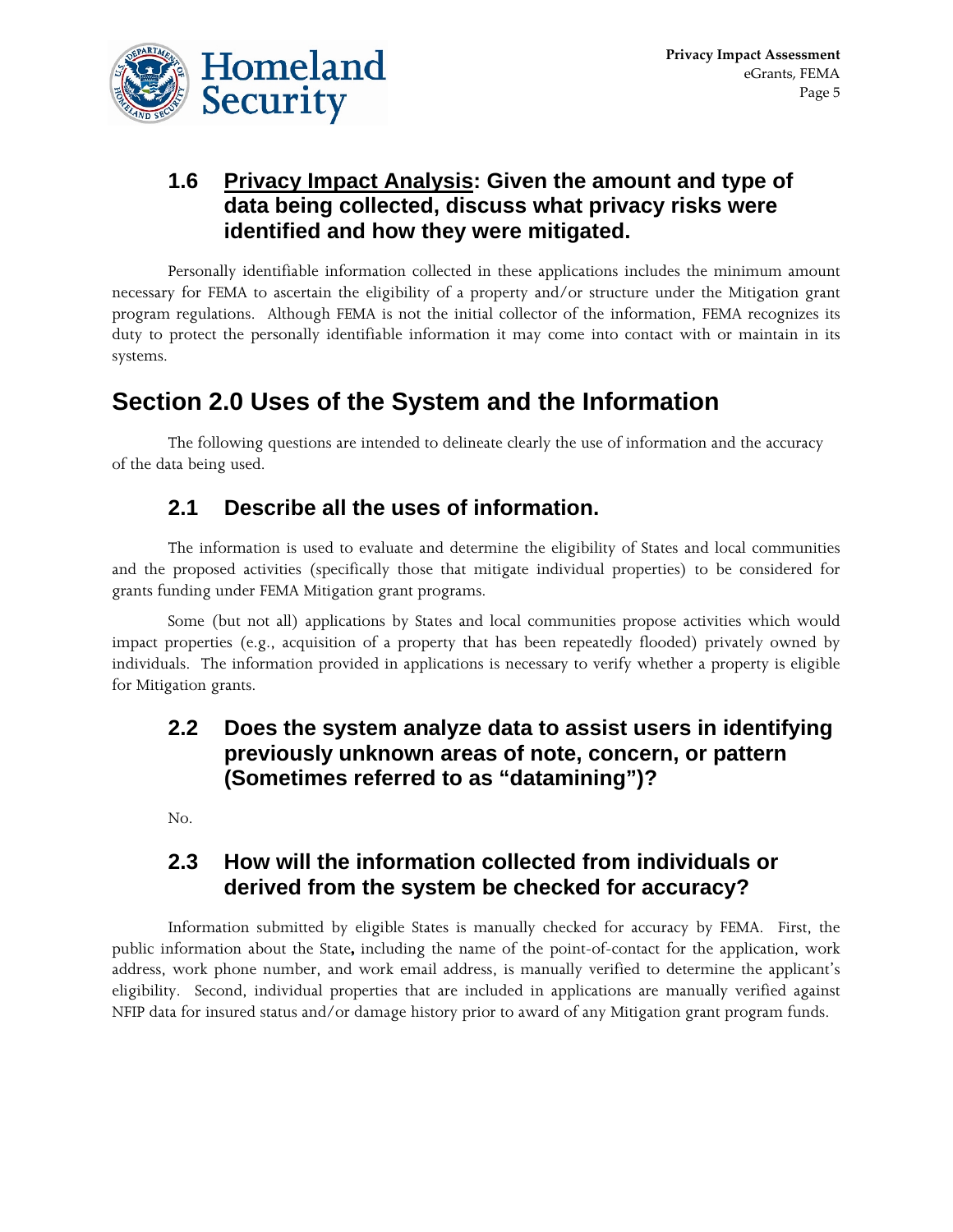

### **2.4 Privacy Impact Analysis: Given the amount and type of information collected, describe any types of controls that may be in place to ensure that information is used in accordance with the above described uses.**

 Any information that FEMA receives in an application is used for the discrete purpose of verifying eligibility for a grant. Uses of any other kind are specifically prohibited per eGrants system security measures detailed in Section 8. Additionally, FEMA takes great measures in verifying the information it receives by separately and manually verifying public and private information. This ensures that FEMA has accurate information upon which to determine eligibility.

## **Section 3.0 Retention**

 The following questions are intended to outline how long information will be retained after the initial collection.

### **3.1 What is the retention period for the data in the system?**

 The data in the system are considered to be federal government records. Pursuant to the Government Paperwork Elimination Act (http://www.whitehouse.gov/omb/fedreg/gpea2.html**)** and Office of Management and Budget (OMB) Circular A-130, electronic records are given the same validity as paper-based records. Therefore, the retention periods for eGrants data are consistent with retention schedules established by the National Archives and Records Administration (NARA) and the U.S. Department of Treasury. Specifically, for successful applications, the retention schedule is six (6) years, three (3) months after close-out; for unsuccessful applications, the retention schedule is three (3) years from award date.

 FEMA's policies and procedures for expunging data, including records pertaining to approved and unapproved grant applications, at the end of retention period are consistent with NARA policy guidance. These procedures are documented by the FEMA Records Officer and follow NARA's general records schedule guidelines, including the submittal of SF 115 forms to NARA. Electronic records are destroyed in accordance to the same NARA records retention schedule as the hard paper copies.

### **3.2 Has the retention schedule been approved by the National Archives and Records Administration (NARA)?**

Yes.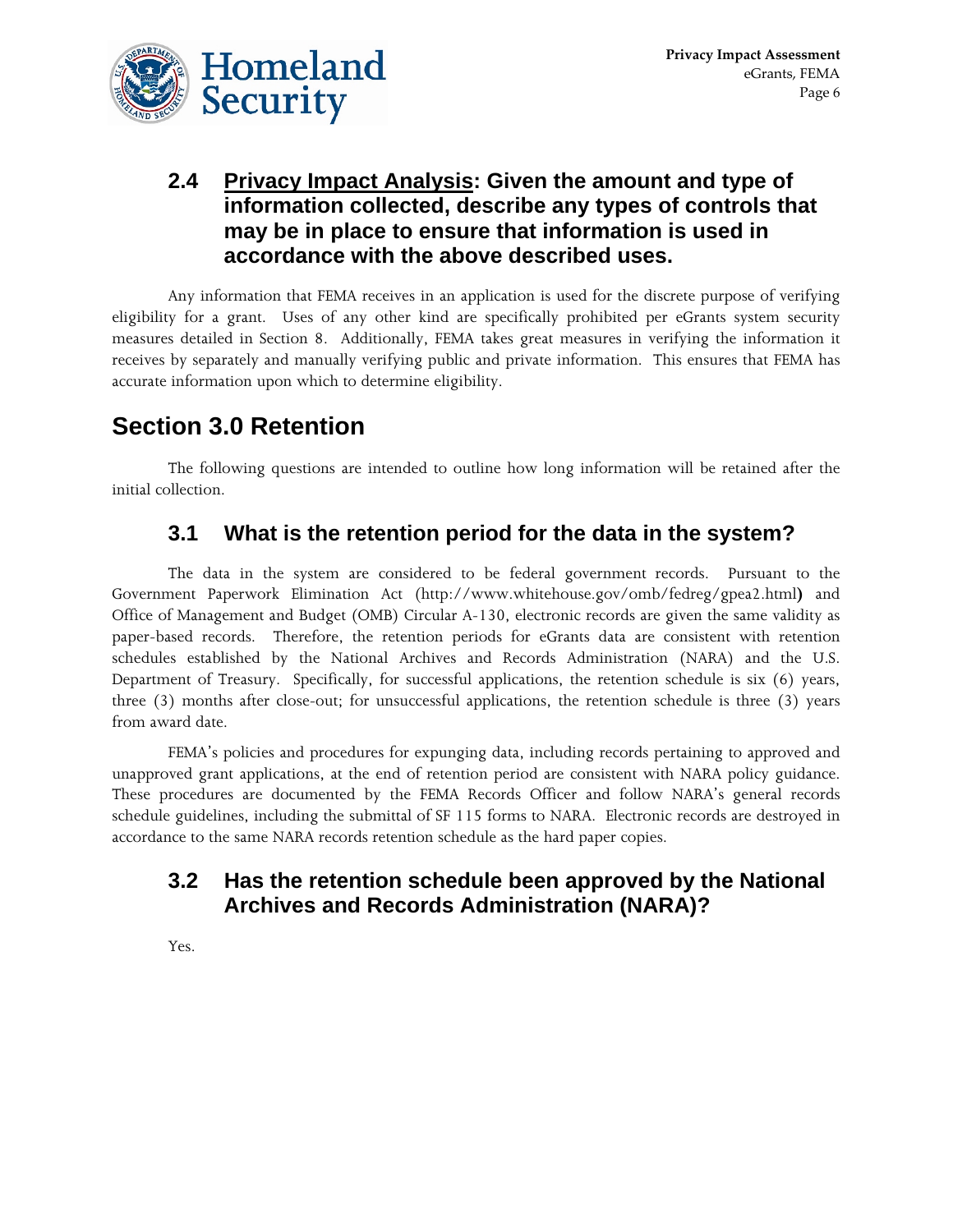

### **3.3 Privacy Impact Analysis: Given the purpose of retaining the information, explain why the information is needed for the indicated period.**

 Retention and destruction policies have been determined in strict accordance with the appropriate guidelines. This ensures that FEMA retains data no longer than necessary, thereby minimizing any risks associated with the retention of personally identifiable information.

## **Section 4.0 Internal Sharing and Disclosure**

 The following questions are intended to define the scope of sharing within the Department of Homeland Security.

#### **4.1 With which internal organizations is the information shared?**

 FEMA does not share the application information with any organization outside of FEMA. Not applicable.

#### **4.2 For each organization, what information is shared and for what purpose?**

 FEMA does not share the application information with any organization outside of FEMA. Not applicable.

#### **4.3 How is the information transmitted or disclosed?**

 FEMA does not share the application information with any organization outside of FEMA. Not applicable.

#### **4.4 Privacy Impact Analysis: Given the internal sharing, discuss what privacy risks were identified and how they were mitigated.**

Because information is not shared outside of FEMA, no additional privacy risks are created.

## **Section 5.0 External Sharing and Disclosure**

 The following questions are intended to define the content, scope, and authority for information sharing external to DHS which includes Federal, state and local government, and the private sector.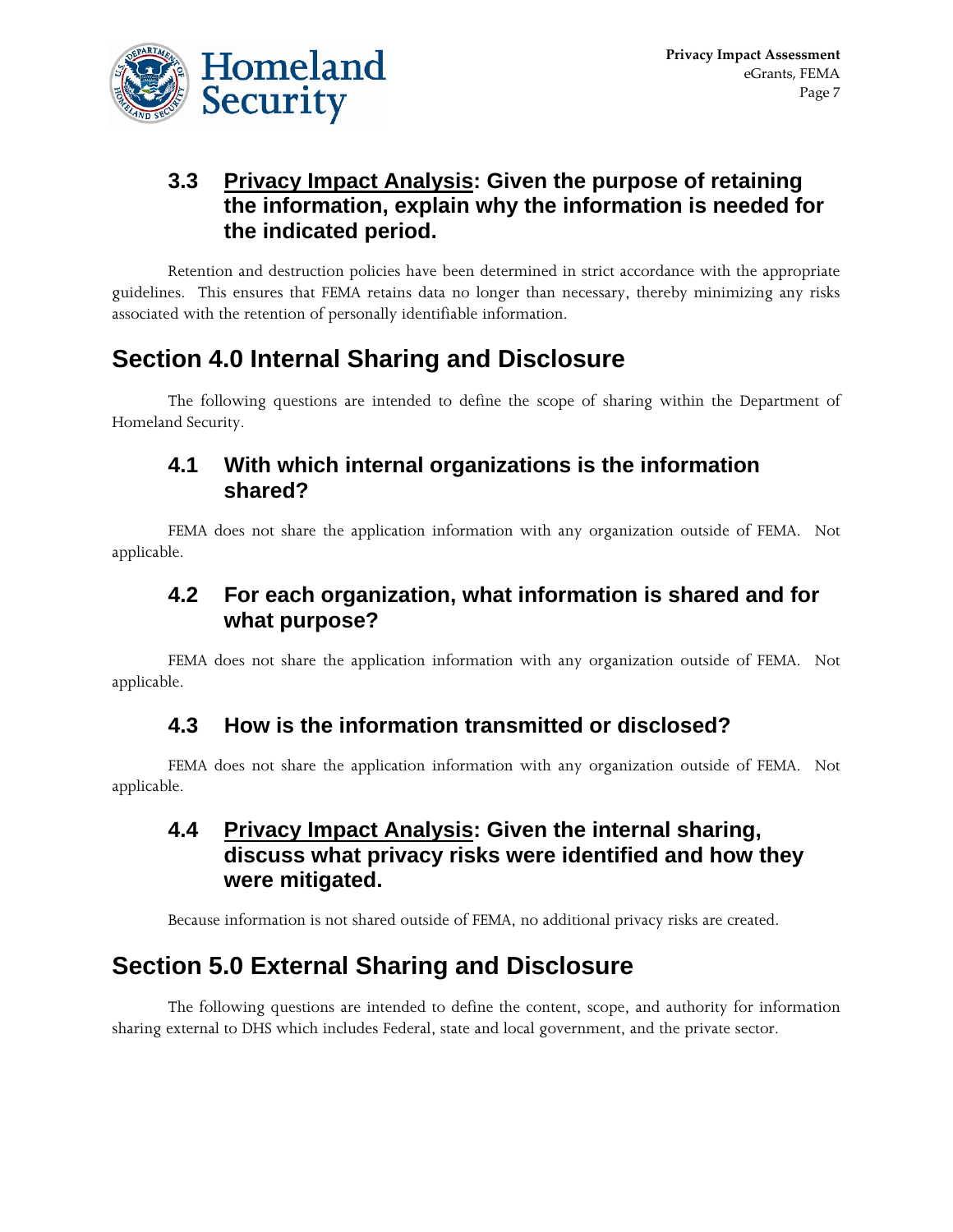

### **5.1 With which external organizations is the information shared?**

 The State or local community generally collects the individual's information, inputs the information into the 'Properties' section of the online grant application, and transmits the information to FEMA. The collection of information from individuals may be done on paper or through other means at the State or local level, but must occur prior to FEMA's receipt of the information. Only authorized users of the eGrants system (further described under Section 8.1) are allowed to enter the individual's information into the system. Therefore FEMA shares the information only with such authorized users. The only information shared by FEMA with States or local communities is information that which was originally entered into the system by these eligible States, or by the local community organizations in their respective State, or other eligible applying agency.

 Nevertheless, once FEMA receives an application it does not share information outside of FEMA (Section 4.0).

#### **5.2 What information is shared and for what purpose?**

 The eGrants system contains information submitted by registered State and local community users, described further in Section 8.1. The information is shared by these users with FEMA, and includes personally identifiable information on individual property owners whose properties may be impacted by an activity proposed in an application. The only information shared by FEMA with these other agencies is information that which was originally entered into the system by these eligible State agencies, or by the local community organizations in their respective State or other eligible applying agency.

 In the online interface States may input new data or use data they have previously entered to develop new applications. Local communities may input new data or use data they have previously entered to develop and manage sub-applications, including applications for activities to mitigate individuals' properties. States may review sub-applications submitted by local communities, including applications for activities to mitigate individuals' properties. States also submit applications to FEMA and manage the status of submitted applications.

#### **5.3 How is the information transmitted or disclosed?**

 The information is transmitted by State users to FEMA electronically via the eGrants interface. The 'Properties' section of the application allows information to be imported from spreadsheets (Microsoft Excel), if there are multiple properties being entered into an application. States and local communities are responsible for ensuring that spreadsheets with individuals' information stored on their computers or networks are secure. The eGrants security features described in Section 8.0 are designed to protect the information transferred in the interface and information stored by FEMA.

 Once the information is entered and electronically submitted to FEMA, States and local communities may view data via the Internet as explained in Section 8.1. They may use the 'Copy and Paste' functions on their Internet browser to copy data or they may print information from their web browser. Printed or copied information is subject to the same privacy requirements as the eGrants system. There are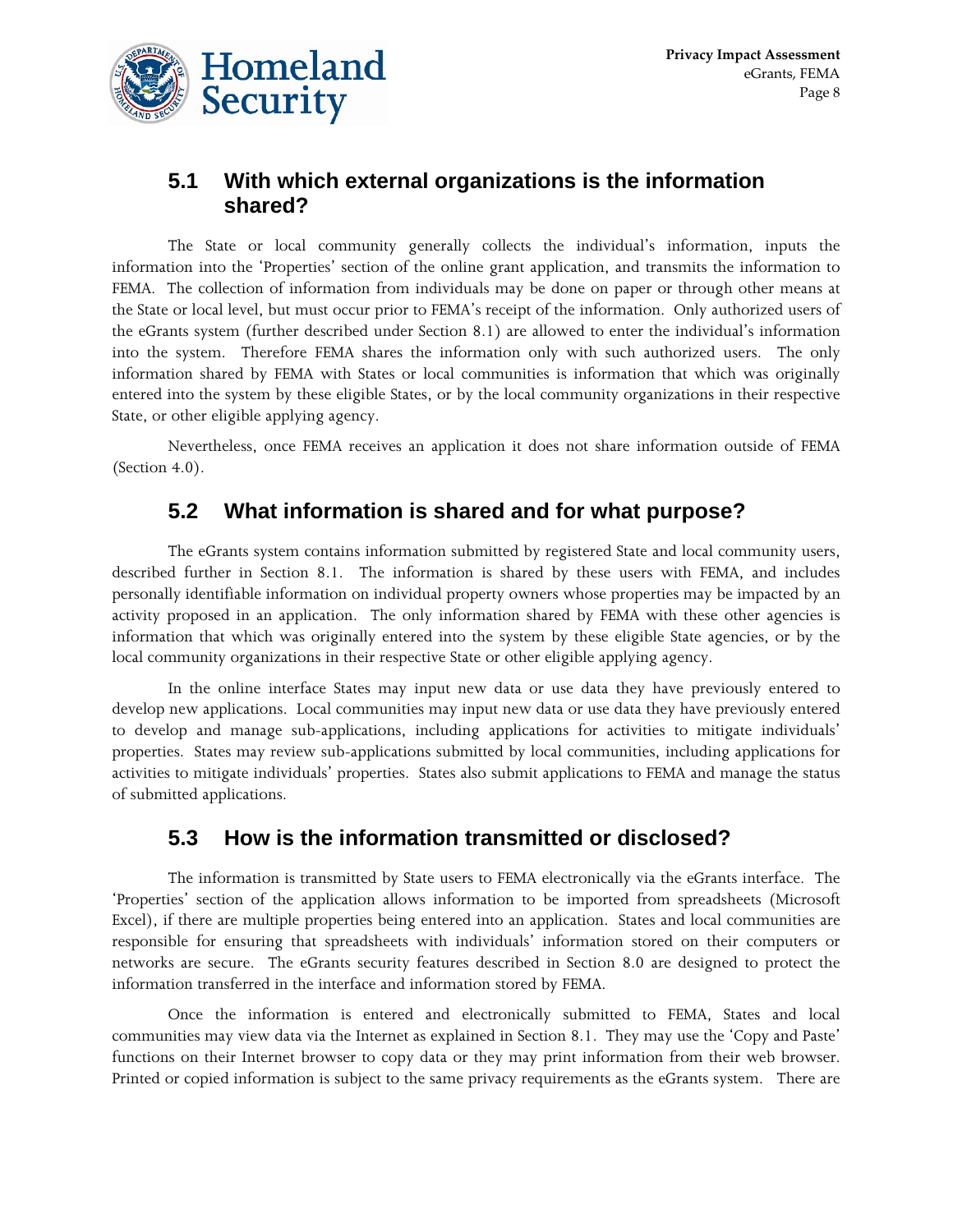

no other features in the eGrants system that allows transmittal or disclosure of information to unauthorized users of the system.

 Nonetheless, it must be noted that FEMA does not share information once it is received. States and local communities have access to the information they have submitted, but FEMA does not share that information with anyone other than original collectors and submitters.

### **5.4 Is a Memorandum of Understanding (MOU), contract, or any agreement in place with any external organizations with whom information is shared, and does the agreement reflect the scope of the information currently shared?**

 FEMA publishes guidance for each of its annual mitigation grant programs detailing the information required for all applications and the required use of eGrants as the official application. This guidance is made available to all States and local communities, and is posted on the FEMA website at [http://www.fema.gov](http://www.fema.gov/). All States and local communities who submit information via the eGrants electronic application are made aware of the Privacy Act requirements via a Privacy Statement on the eGrants interface (Appendix B). In addition, States and local communities are required to provide an esignature prior to submittal that completes the SF 424, Application for Federal Assistance, that indicates by signing the application they have certified that all statements are true, complete, and accurate to the best of their knowledge (U.S. Code, Title 218, Section 1001).

## **5.5 How is the shared information secured by the recipient?**

 Information entered into the eGrants interface resides on FEMA servers, and is therefore secured in accordance with FEMA protocols as described further in Section 8.8. All States and local communities that submit information via the eGrants electronic application are made aware of the Privacy Act requirements via a Privacy Statement in eGrants. Information copied, printed, or otherwise retained by States or local communities are subject to the same requirements for retaining personal information as defined under the eGrants System of Records Notice (SORN).

#### **5.6 What type of training is required for users from agencies outside DHS prior to receiving access to the information?**

 Although FEMA does not provide hands on training to States and local communties, the NFIP legislation and eGrants program guidance requires consultation with individuals prior to their involvement in the eGrants process, and requires States and local communities to notify individuals of the voluntary nature of their participation. Question 6.2 provides a more robust response regarding this notice. Once information is submitted to FEMA by eligible States and local communities, FEMA is responsible for assuring proper use of the data by State and local communities.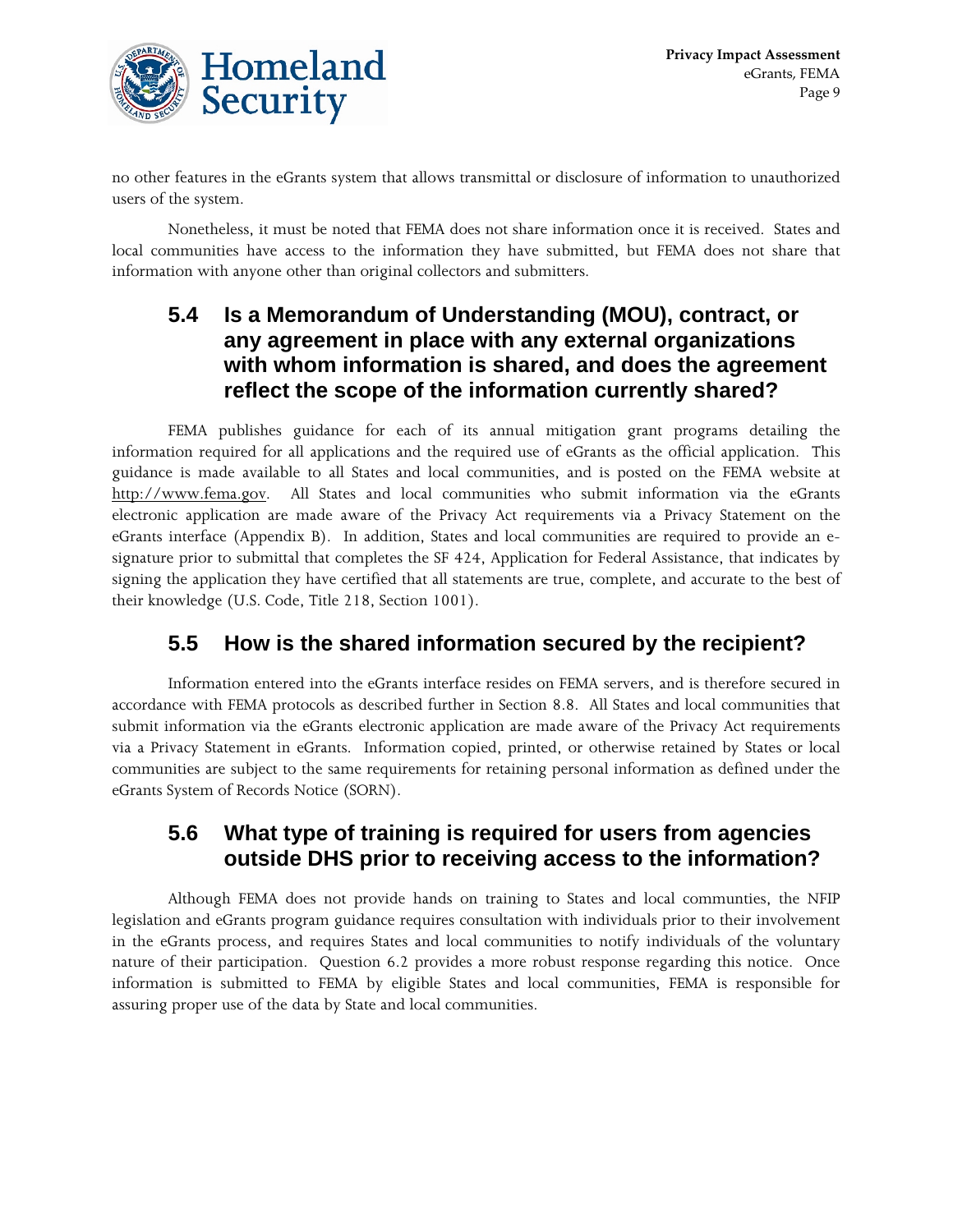

### **5.7 Privacy Impact Analysis: Given the external sharing, what privacy risks were identified and describe how they were mitigated.**

 The eGrants interface provides a secure environment for application management between FEMA and the State. FEMA protects the information and the channels through which information is shared. States have access to only the information they have submitted themselves. FEMA does not share application information with any organization other than the State, and the information that is "shared" is only the information that State submits. Risks associated with this information sharing are limited and are mitigated by the access controls detailed in Section 8.0.

## **Section 6.0 Notice**

 The following questions are directed at notice to the individual of the scope of information collected, the right to consent to uses of said information, and the right to decline to provide information.

**6.1 Was notice provided to the individual prior to collection of information? If yes, please provide a copy of the notice as an appendix. (A notice may include a posted privacy policy, a Privacy Act notice on forms, or a system of records notice published in the Federal Register Notice.) If notice was not provided, why not?** 

 Please see the attached Systems of Records Notice for the "NEMIS-MT e-Grants, Mitigation Electronic Grants Management System," Published December 15, 2004 (Appendix A). States and local communities are required to share the SORN with individuals that are included in an application for FEMA mitigation grants.

 FEMA posted a Privacy Statement that includes the disclosure of routine uses for FEMA, States and local community users of the eGrants web site (Appendix B). States and local communities who access the eGrants interface to enter information are presented with the Privacy Statement.

#### **6.2 Do individuals have an opportunity and/or right to decline to provide information?**

 Yes, in addition to the system of records notice discussed in 6.1, individuals are consulted and informed of the voluntary nature of their participation in the program (i.e., the collection of their information). States and local communities are required by the NFIP and the eGrants program guidance to consult with individuals and obtain their voluntary consent to participate in the program.

**Consultation**. In Section 1361A (f)(3) of the legislation establishing NFIP it requires States and local communities consult, to the extent practicable, with the owner of the property to determine the appropriate activities. In section 79.7(a) of the Regulations it states, "States and communities shall consult, to the extent practicable, and in accordance with criteria determined by the Director, with owners of severe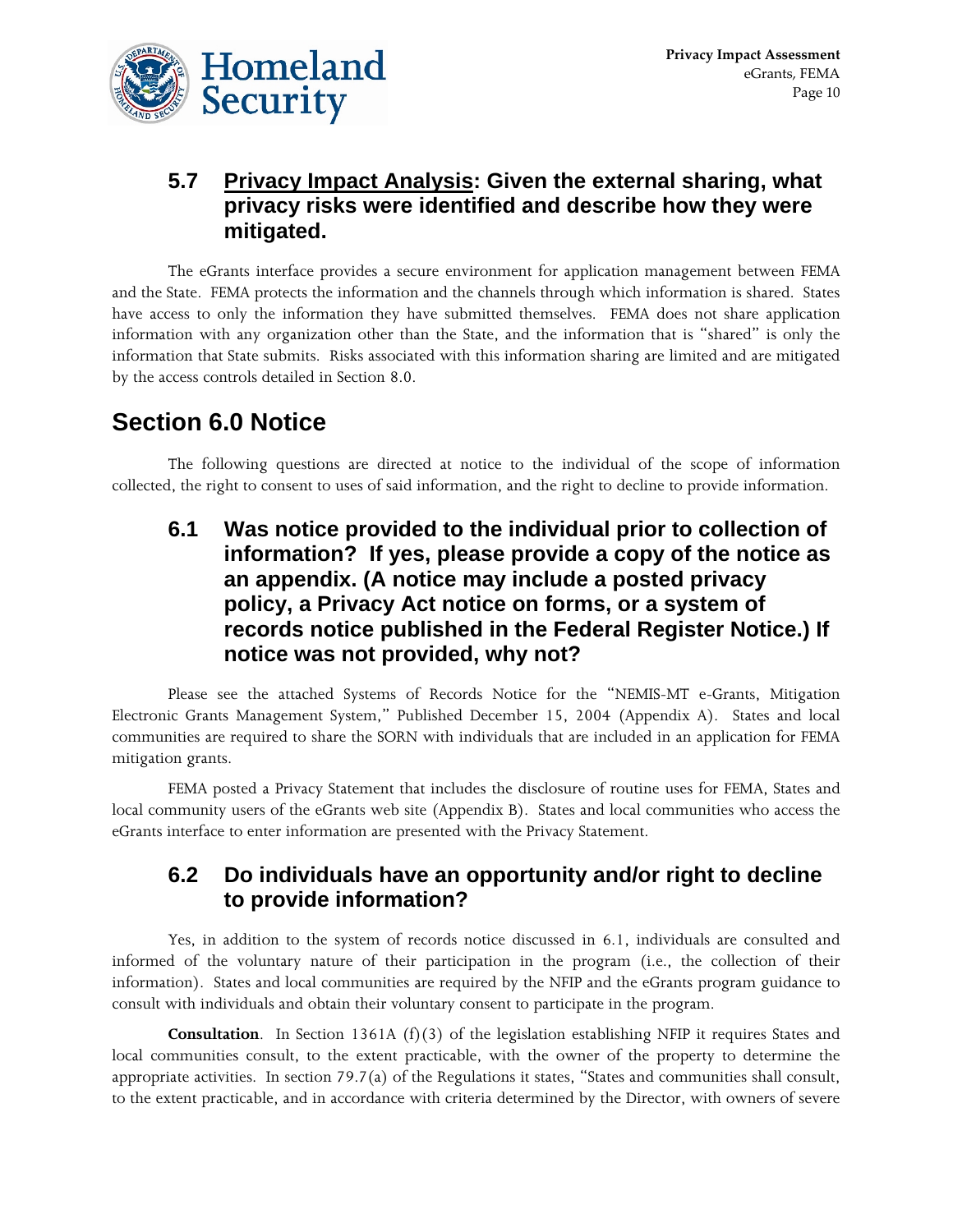

repetitive loss properties to select the most appropriate eligible mitigation activity. These consultations shall be initiated in the early stages of project development, and shall continue throughout the process. After FEMA awards the project grant, the subgrantee shall continue to consult with the property owners to determine the specific conditions of the offer."

**Voluntary Participation**. In section 79.7(b)(1) of the Regulations for NFIP it states, "the offer will clearly state that the property owner's participation in the SRL program is voluntary."

In addition, section 79.5(a)(3) states, "participation in these flood mitigation grant programs is voluntary, and States may elect not to participate in either the SRL or FMA programs in any fiscal year without compromising their eligibility in future years" and section 79.5(b) states that "Participation in the Severe Repetitive Loss and Flood Mitigation Assistance program is voluntary and communities may elect not to apply."

 Pursuant to these requirements, the eGrants program guidance requires the local community consult with individuals prior to submitting a sub-application. An individual's participation is voluntary and the individual is advised of the voluntary nature of the programs. Individual property owners cannot apply directly to FEMA themselves. FEMA Mitigation grant programs are voluntary, so no information is required unless an individual property owner is voluntarily requesting assistance through an eligible State or local community.

#### **6.3 Do individuals have the right to consent to particular uses of the information, and if so, how does the individual exercise the right?**

 As stated above, FEMA Mitigation grant programs are voluntary so no information is required unless an individual property owner voluntarily requests assistance through an eligible State or local community. FEMA posted a Privacy Statement (Appendix B) and published a SORN (Appendix A) which include the disclosure of routine uses for FEMA, States and local community users of the eGrants web site. States and local communities are required to share the SORN with individuals that are included in an application for FEMA mitigation grants; however, FEMA does not collect consent forms or other documents that validate whether the State has shared the Privacy Statement. Please see the attached SORN for the "NEMIS-MT e-Grants, Mitigation Electronic Grants Management System" for a complete listing of routine uses for this information.

#### **6.4 Privacy Impact Analysis: Given the notice provided to individuals above, describe what privacy risks were identified and how you mitigated them.**

 The NFIP statute requires consultation with individuals before involving them in the grant process. Additionally, states are expected to inform individuals that participation is completely voluntary. These statutory requirements have been implemented in the eGrants program guidance. FEMA does not have direct contact with the individuals, but provides the notice or disclosure to the State to share with individuals. FEMA has published a Privacy Notice on the eGrants website and has published a formal SORN detailing the limited use of the personally identifiable information collected in eGrants.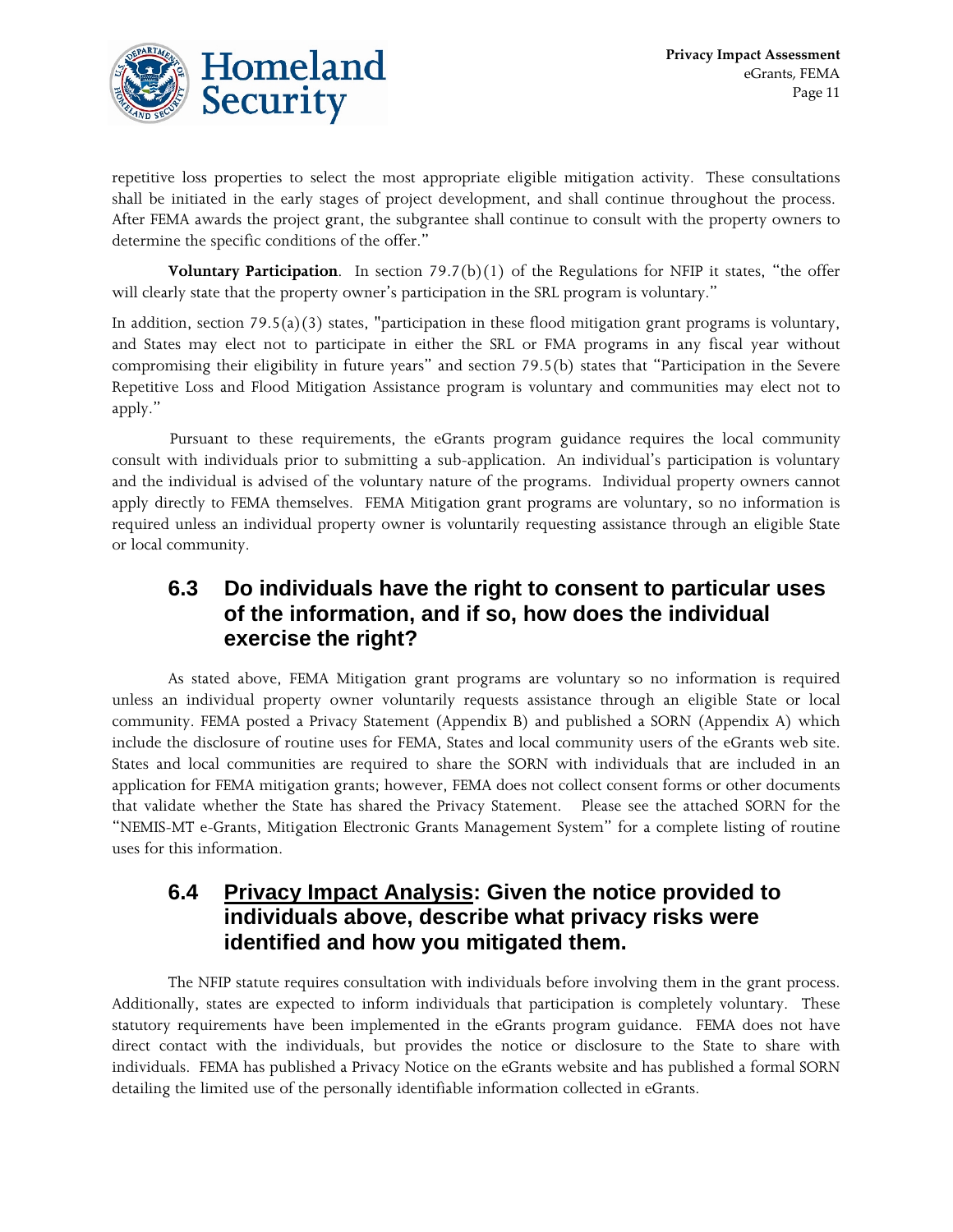

 The risk exists that States and local communities do not provide individuals with the adequate notice of the potential uses for their information. The SORN and Privacy Statement provide some mitigation, but FEMA is not in a position to monitor the information day to day collecting practices of the States and local communities. However, States and local communities are bound by statutory requirements implemented into the eGrants program guidance by FEMA which mandate no individuals have their information collected without their explicit permission and consultation.

## **Section 7.0 Individual Access, Redress and Correction**

 The following questions are directed at an individual's ability to ensure the accuracy of the information collected about them.

#### **7.1 What are the procedures which allow individuals to gain access to their own information?**

 For individual property owners whose information has been submitted to FEMA as part of an application, the individual may request in writing a copy of his or her information in the system by contacting FEMA at:

- 1. The FEMA Regional Office in which they reside and request a copy of their information, in which case the request is referred to the Regional FOIA contact, or
- 2. "Privacy Act/FOIA request" Federal Emergency Management Agency Office of Chief Counsel (Headquarters), Room 840, 500 C Street, SW, Washington, DC 20472, (202) 646-3051, (202) 646-3958 (tele-fax).

#### **7.2 What are the procedures for correcting erroneous information?**

 If the individual gains access to their personally identifiable information according to Section 7.1 above and in the process identifies erroneous information, the individual may bring this to the attention of officials of the State or local community, as appropriate, in order to have the information corrected during any point of the application development, review, approval, or award process. Individual property owners may also request in writing a correction to their information in the system by contacting FEMA one of the following two ways:

- 1. Contact the FEMA Region Office in which they reside and request a copy of their information, or
- 2. Contact the Privacy Act Officer, FEMA Office of Chief Counsel, Federal Emergency Management Agency (Headquarters), Room 840, 500 C Street, SW, Washington, DC 20472, (202) 646-3949, (202) 646-4536 (tele-fax).

 FEMA user rights do not allow FEMA users to amend or revise any information submitted by a State. Where a FEMA user discovers erroneous information, including information about an individual property owner, the system is designed to allow for revisions to the information at any time prior to the grant award and for amendments to the information after the grant award. Mitigation staff at FEMA would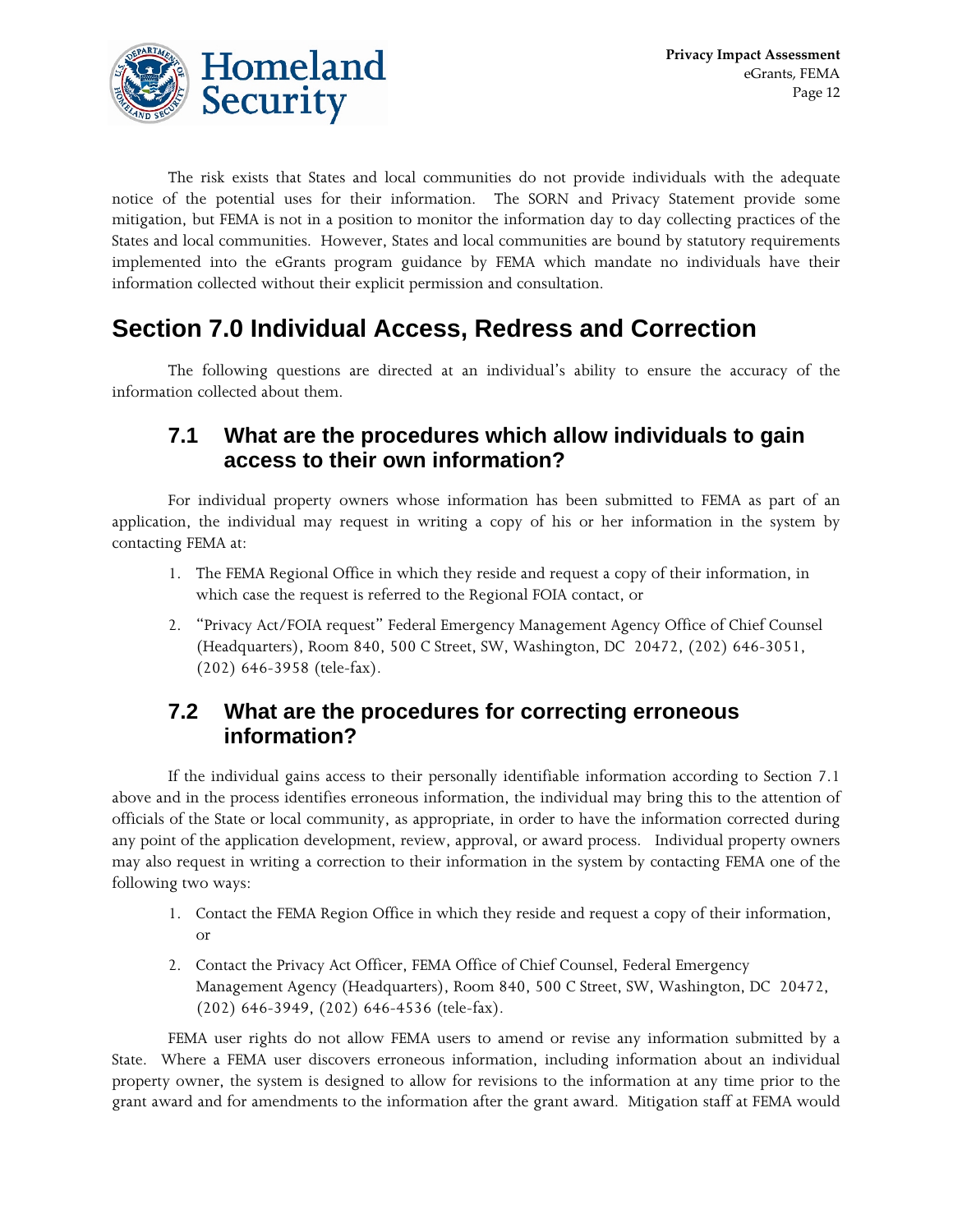

notify the State or the local community who would in turn contact the individual property owner to obtain and verify the correct information, after which the State or local community would enter the correct information in the application and resubmit to FEMA. It is important to note that it is very unlikely that a FEMA user would be able to identify erroneous information about individual property owners. Only the State or local community would know if it has captured such information correctly in the application from the individual property owners.

 The Internet-based program gives local community users the opportunity to input new data or use data they have previously entered to develop and manage sub-applications, including applications for activities to mitigate individuals' properties. These updates would be submitted via the Internet-based program to the corresponding State for review, and the State would decide whether or not to include each sub-grant application in their grant application for submittal to FEMA. Once the local community submits the application, including the individual's information, the application cannot be edited, unless the State releases the application back to the local community. This process ensures that only those authorized State and local community users have access to the data, whether that access is for "Create/Edit," "Sign/Submit," and/or "Read-Only" purposes.

### **7.3 How are individuals notified of the procedures for correcting their information?**

 Individuals work directly with their State or local community and are informed of the procedures for correcting their information by their State or community at the time the information is collected.

## **7.4 If no redress is provided, are alternatives available?**

Redress is provided.

#### **7.5 Privacy Impact Analysis: Given the access and other procedural rights provided for in the Privacy Act of 1974, explain the procedural rights that are provided and, if access, correction and redress rights are not provided please explain why not.**

 Access, correction, and redress rights are provided to individuals with information collected under the eGrants system. FEMA, States, and local communities are primarily responsible for ensuring the information is correct and, if not, correcting and providing the information to the individuals upon request. Ample technical measures allow a State to edit information submitted to FEMA.

## **Section 8.0 Technical Access and Security**

The following questions are intended to describe technical safeguards and security measures.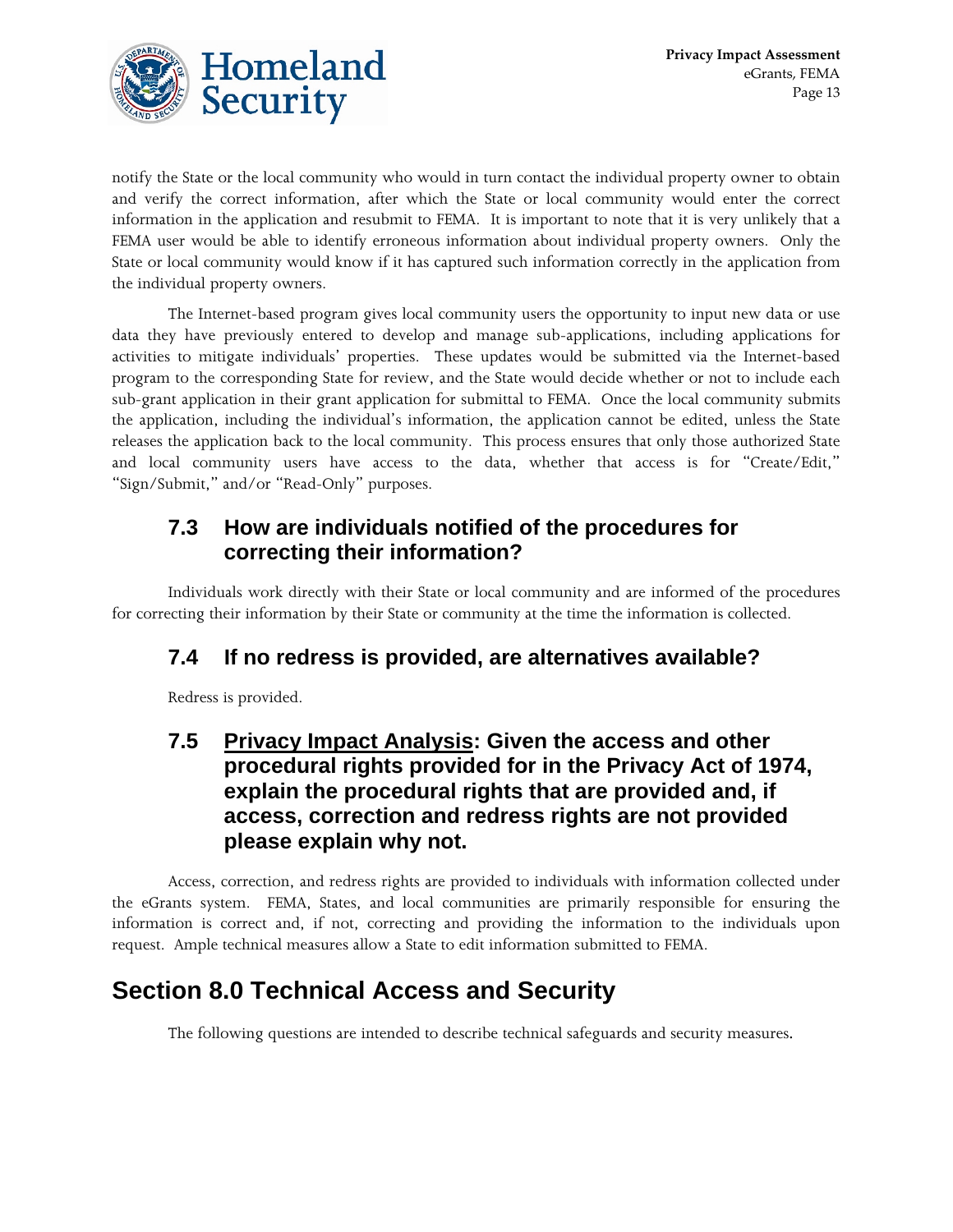

### **8.1 Which user group(s) will have access to the system?**

 Access to the eGrants system (Internet- or Intranet-based programs) and its data is for official purposes only and differs based upon each user's authorized work-related functions. Each user is granted access only to the extent necessary to accomplish his/her official duties. FEMA maintains a unique profile for each user, including the different access rights based on the specific grant program and the parts of the applications (called "queues") within the Intranet-based or Internet-based programs that the user is assigned. Individual property owners do not have access to the information in the system, other than as explained under Section 7.0. The users who are authorized to access the data in the system may be one of the following:

- FEMA Mitigation Division and Grants Management Office (staff, managers, and contractors), who receive grant applications from Applicants/States and review/evaluate or approve/sign, as appropriate;
- FEMA Information Technology Services Division (system administrators and contract developers), who correct any potential errors and trouble-shoot any problems or issues;
- State and Territory emergency management agencies or, similar offices and Federallyrecognized Indian Tribes (staff and managers), submit applications to FEMA and are known as Applicants (see Section 1.1); and,
- State agencies, local government agencies and Indian Tribal governments (staff and managers), who create and submit sub-applications and to which sub-grants are awarded, and which are accountable to the Applicant/State for the use of the funds that are provided, and are known as Sub-applicants (see Section 1.1).

 Access to data in the system by States and local communities is restricted or limited to registered system users with usernames and passwords and that have been approved to role-based accounts designed to include controls for the principles of least privilege and separation of duties. At the time of registration, new users may be approved for access only to information of the State agency or local community for which they are eligible applicant representatives. Registration is controlled by unique access codes provided by FEMA to the States and to the local communities via the States. Access to new State users may be granted by FEMA after verifying the registered user as an authorized representative of the State. Access for local community agencies may be granted by their respective State agency after verifying the registered user as an authorized representative of that eligible local community agency.

 Users may only access the information they entered into the system, but may grant access to that information to other approved users as needed. When a user grants access to information to a second user, the user may specify the level of access the second user may have to that information, but only up to the level of access they have in eGrants itself. For example, if User A grants access to the information in an application to User B, User A may specify whether User B is permitted Read Only, Create/Edit, or Sign/Submit access; however, if User B is only authorized access to eGrants for Read Only, User A may only authorize User B Read Only access to that information.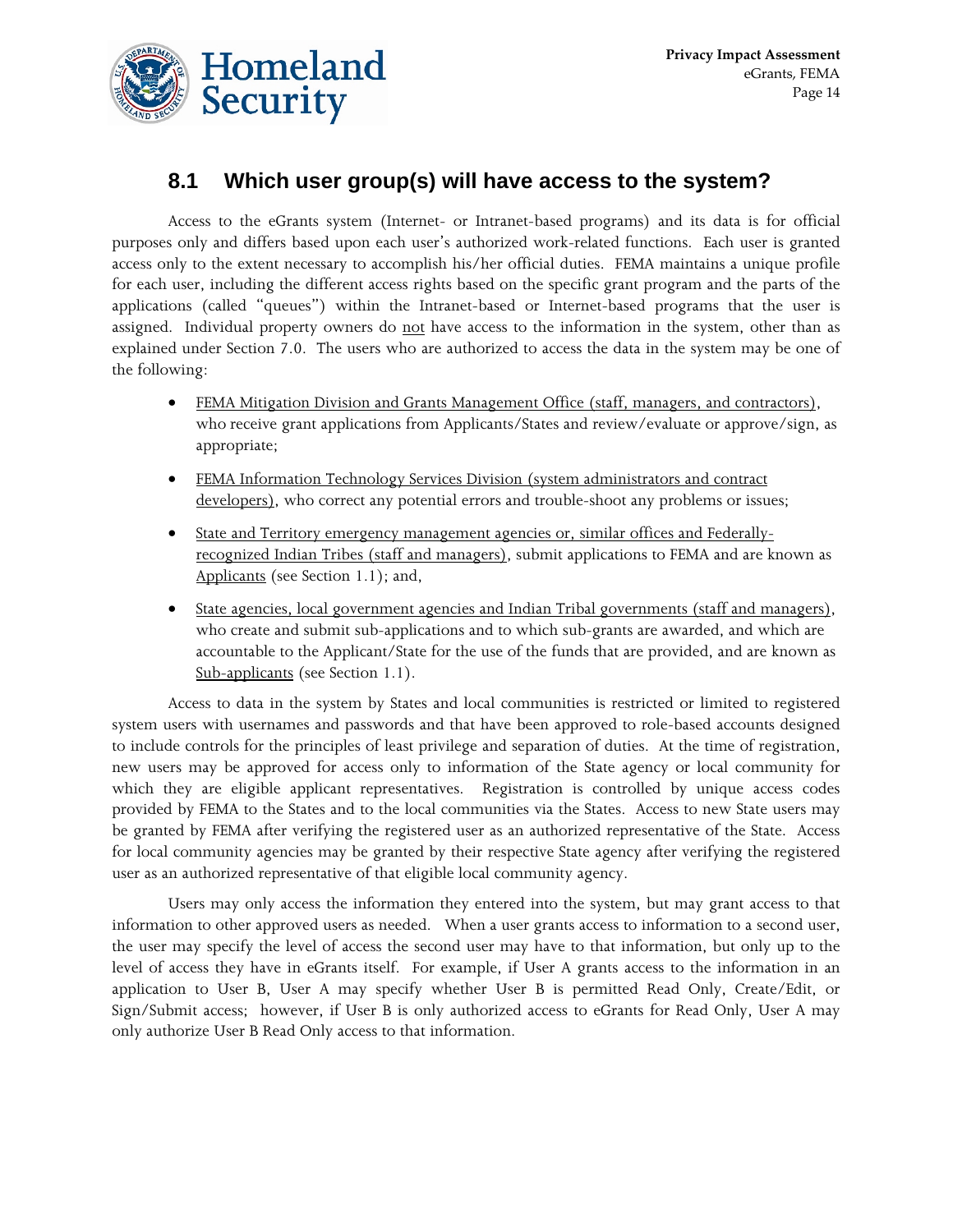

#### **8.2 Will contractors to DHS have access to the system?**

 Yes, FEMA information technology staff, contract administrators, and developers who manage the operations and maintenance of the eGrants system have controlled role-based access to the data, in addition to their FEMA usernames and passwords, in order to view and/or trouble-shoot any technical system or data issue that is brought to their attention by the FEMA Mitigation and Grants Management Office system or data leads.

#### **8.3 Does the system use "roles" to assign privileges to users of the system?**

 Yes. eGrants uses Role-Based Access Control (RBAC) to control access to both data and functions so that each user is granted the minimum amount of access to the system that is necessary according to his/her official role in the Mitigation grants process. Permissions for access to data and the functions used to manipulate the data have been pre-defined for each FEMA position. Roles have been designed to include controls for the principles of least privilege and separation of duties.

 FEMA employee and contractor user roles in the Intranet-based program of the eGrants System are associated with certain parts of the applications (called "queues") when reviewing/evaluating and approving/signing an application. Therefore, depending on the roles assigned to a user, he is only permitted access to queues associated with the roles assigned to him. For example, if a user has been assigned the Regional MT Officer Manager role, he will only have access rights to those applications within his Region, whereas a user who has been assigned the FEMA Headquarters Mitigation role will have access to all applications nationwide. Roles are also defined to allow access only to specific grant programs.

 State and local community user access is controlled by the role right(s) users have in the program. A user may be approved for "Create/Edit", "Sign/Submit" or "Read Only" roles. Local community users can only access information for their own agency or organization, and the users' roles determine whether they can Create/Edit application information, Sign/Submit the application, or just simply read the information. State users can read all information submitted by the corresponding sub-applicants/local communities. If the State users have the Create/Edit role, they may also enter or change certain allowable information submitted by the local communities. All other information must be released back to the local communities should revisions be necessary.

#### **8.4 What procedures are in place to determine which users may access the system and are they documented?**

 The eGrants system may be accessed through both the Internet and the FEMA Intranet. The users of the Internet-based program are employees from agencies that apply for grants (States and local communities). The users of the Intranet-based program are FEMA bureaus and offices (employees and contractors of FEMA Mitigation Division, Grants Management Office, and Information Technology Services Division) who review/evaluate and approve applications and are identified by roles within the system, and who develop, administer, and maintain the system. Individuals with personally identifiable information included in applications do not have direct access to the eGrants system (either the Internet- or Intranet-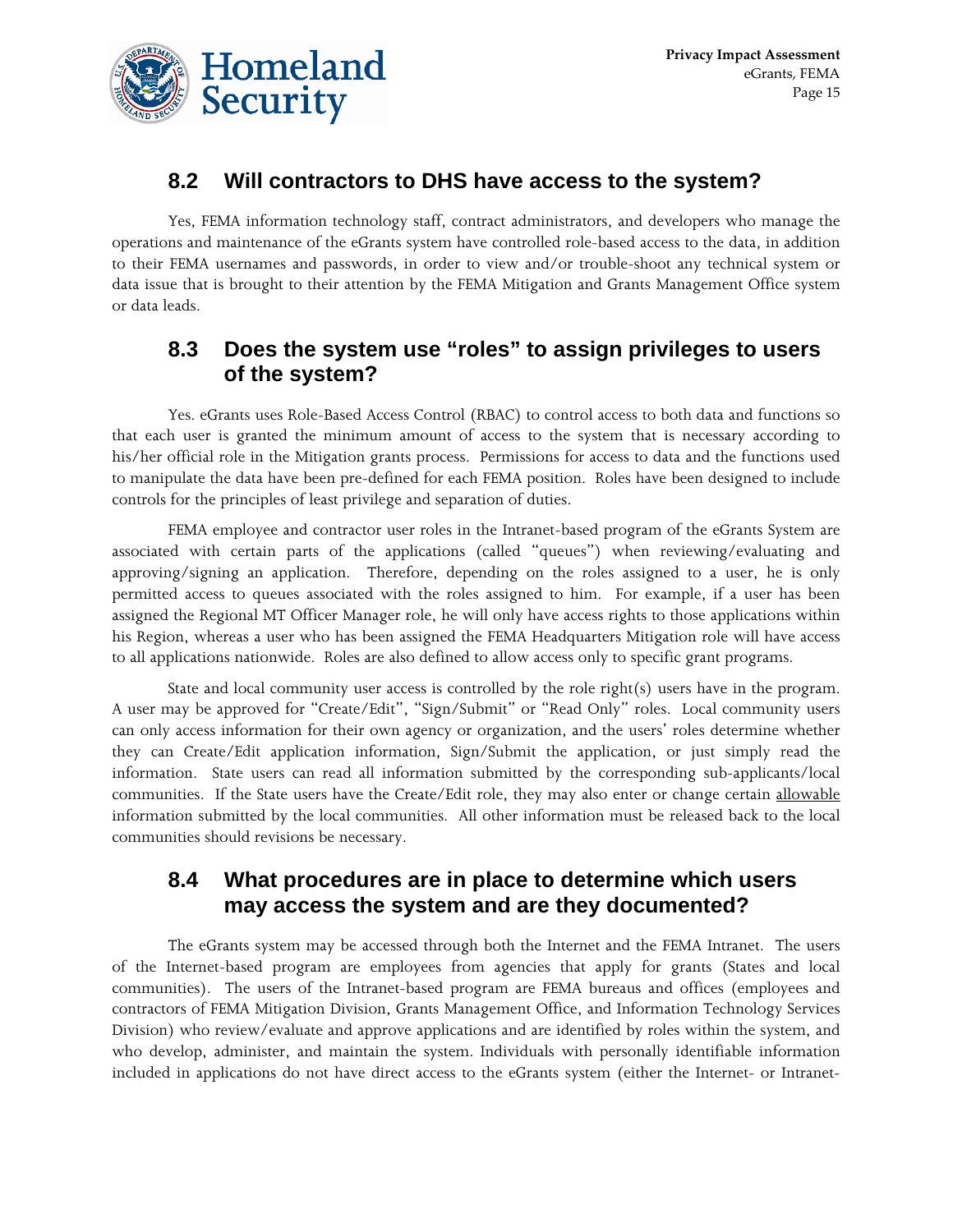

based programs), but may contact either States, local communities, or employees and contractors of FEMA to obtain or request changes to their information.

 Access rights to eGrants are assigned to users who are FEMA employees and contractors, States, and local communities for official purposes only and is accomplished through the use of two database systems called the NEMIS Access Control System (NACS) and the FEMA Access Management System (FAMS). NACS and FAMS are used together by designated FEMA officials to approve people as users in the system and to assign them with role-based access rights.<sup>[5](#page-15-0)</sup> NACS is the system for controlling users' access and rights to the Intranet-based program of the e-Grants system, and FAMS is the system for controlling users' access and rights to the Internet-based program of the e-Grants system.

 Certain FEMA employees are authorized in writing by senior level managers to be given rights in NACS and FAMS to request and approve people as users in the system and to assign them to role-based access rights. The authorized employee (Access Requestor) who requests access rights for a user must be different than the authorized employee (Access Approving Official) who approves that user's access rights that have been requested. A user account is established or updated in NACS for each Intranet-based user, or in FAMS for each Internet-based user. Users are only assigned access to through NACS (Intranet for FEMA employees) or FAMS (Internet for States/ Applicants and communities/sub-applicants), but not both.

 For FEMA users (Intranet users), Access Requestors and Access Approving Officials determine access rights for users, depending on their program, roles within the system (e.g. cost reviewer, environmental/ historic preservation, grants management specialist,etc.), and location (Headquarters or Regional) and create role-based access accounts for each FEMA user specific to his/her roles. FEMA users receive data as it is submitted by the States via an application for FEMA grants. FEMA users may not modify the information submitted by the State, but the State may make revisions that are subsequently available for FEMA to view.

 For State and local community users, a FAMS user account is assigned after specific access rights are requested and approved. In order to request and approve access, FEMA provides a unique access code to each State, determined in advance between the State and the FEMA Regional program office. With this unique access code, authorized employees of the State are able to provide basic personally identifiable information in order to be granted access to the Internet-based program. Once a user is granted access by FEMA, a unique username and password is automatically sent online that will enable the State employee to access eGrants. With respect to local community registration and access approval, FEMA delegates authority down to the State. Both State and local community user access to the information in the Internet-Based program of the eGrants System is for "Create/Edit", "Sign/Submit", and/or "Read-Only". Following these roles, approved users may access applications for FEMA grants, and modify or submit based on their approved roles. Internet-based program accounts for State and local community remain active until FEMA action is taken to remove them.

<span id="page-15-0"></span> $\overline{a}$ 5 Note: NACS and FAMS are presently being combined into the Integrated Security and Access Control System (ISAACS).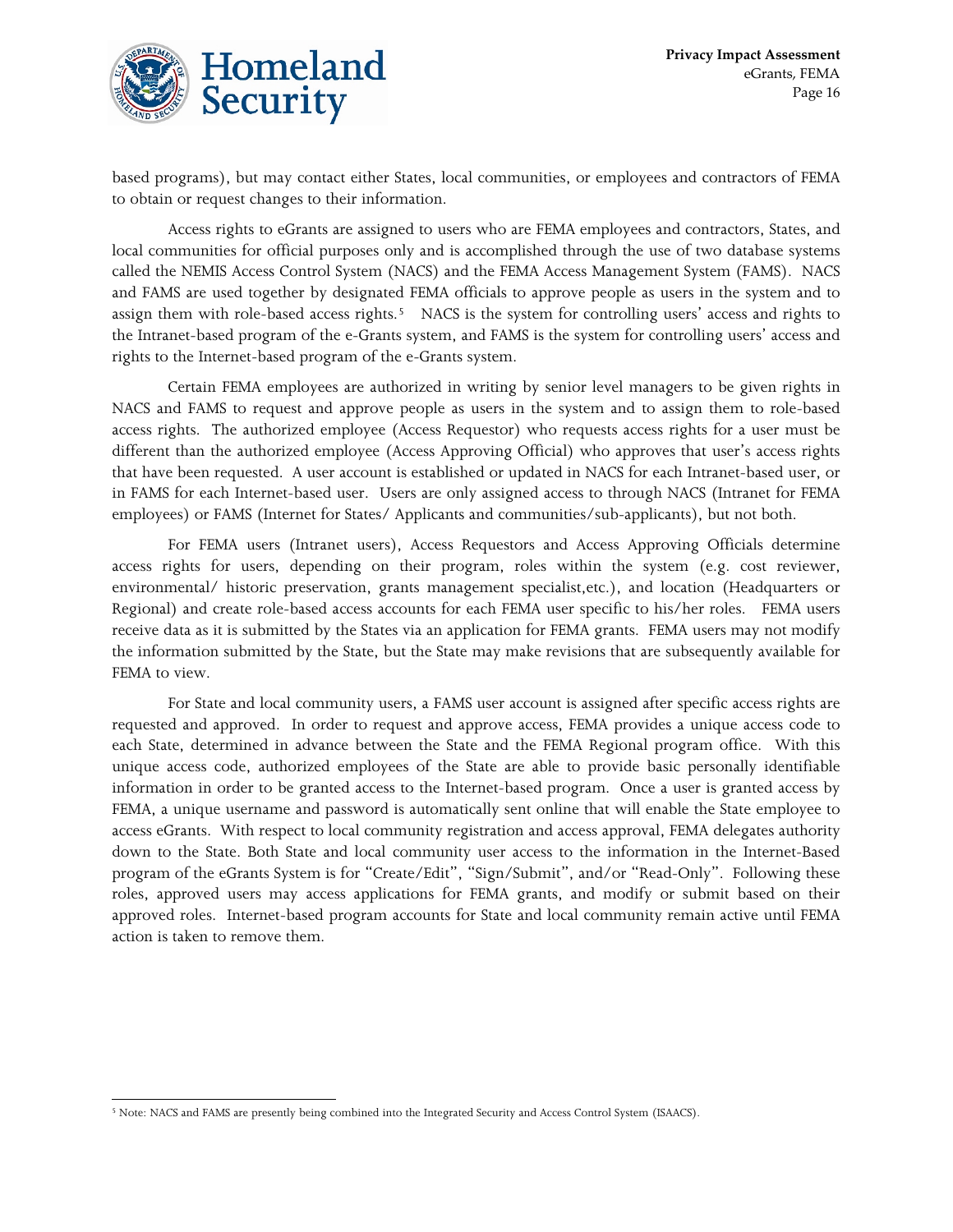

### **8.5 How are the actual assignments of roles and rules verified according to established security and auditing procedures?**

 The following controls prevent the misuse of data by users (as described under FEMA's "eGrants Risk Assessment Report (May 15, 2004)").

- 1. Login to the system is based on an assigned username and password that has a pre-set expiration date that is automatically imposed. The username and password will exist for only a limited amount of time, and the user will only have access to the system during the period of time both of these controls exists. If a user's access to the system has expired, he or she will be unable to login to the eGrants system.
- 2. Based on the username, the system identifies the role assigned to the user and determines the extent of the user's rights and controls access. Users with limited or restricted access will be unable to navigate to all links on the website. Pop-up windows noting "restricted viewing" will appear.
- 3. The system will not allow a user to bookmark the URL of the eGrants system with the intent of returning to that page at another time without entering the user ID and password. If an attempt is made to use the bookmark to access the eGrants system the user will automatically be redirected to the login page where the user must enter a valid user ID and password in order to gain access to the eGrants system.
- 4. If an active eGrants browser window is left open with no actions taken within the system, the displayed page will expire after 30 minutes. The user can then re-login using the username and password to access the system.
- 5. The eGrants software is designed so that access to "Read" or "Edit" certain information complements the role-based rights of the users. The Applicant/State or the sub-applicant/local community must recall, revise, and re-submit the application, according to criteria, procedures and controls designed within the software itself. FEMA employees and contractors who have responsibilities to review and approve application information will see the application in the "Read-Only" format. While they can provide comments and make edits in the eGrants System relative to FEMA's review and approval processes, they cannot alter the application. If any changes or revisions are needed to the application it must be released back to the Applicant/State to make the edits to the application, either in whole or in part. Further information on criteria, procedures, and controls designed in the system software can be found in sections 3.1 and 3.2 of the "*Software Requirements Specification Document (SRS), FEMA Mitigation Program for e-Grants system (External Interface – Grant/Sub-grant), Document Number 101, Date Revised 10/10/2002*".
- 6. FEMA Enterprise Operations and the Office of Cyber Security are able to monitor system use and determine whether information integrity has been compromised and whether corrective action by the Office of the CIO is necessary. Their procedures are compliant with Title III of the E-Government Act of 2000 (Federal Information Security Management Act).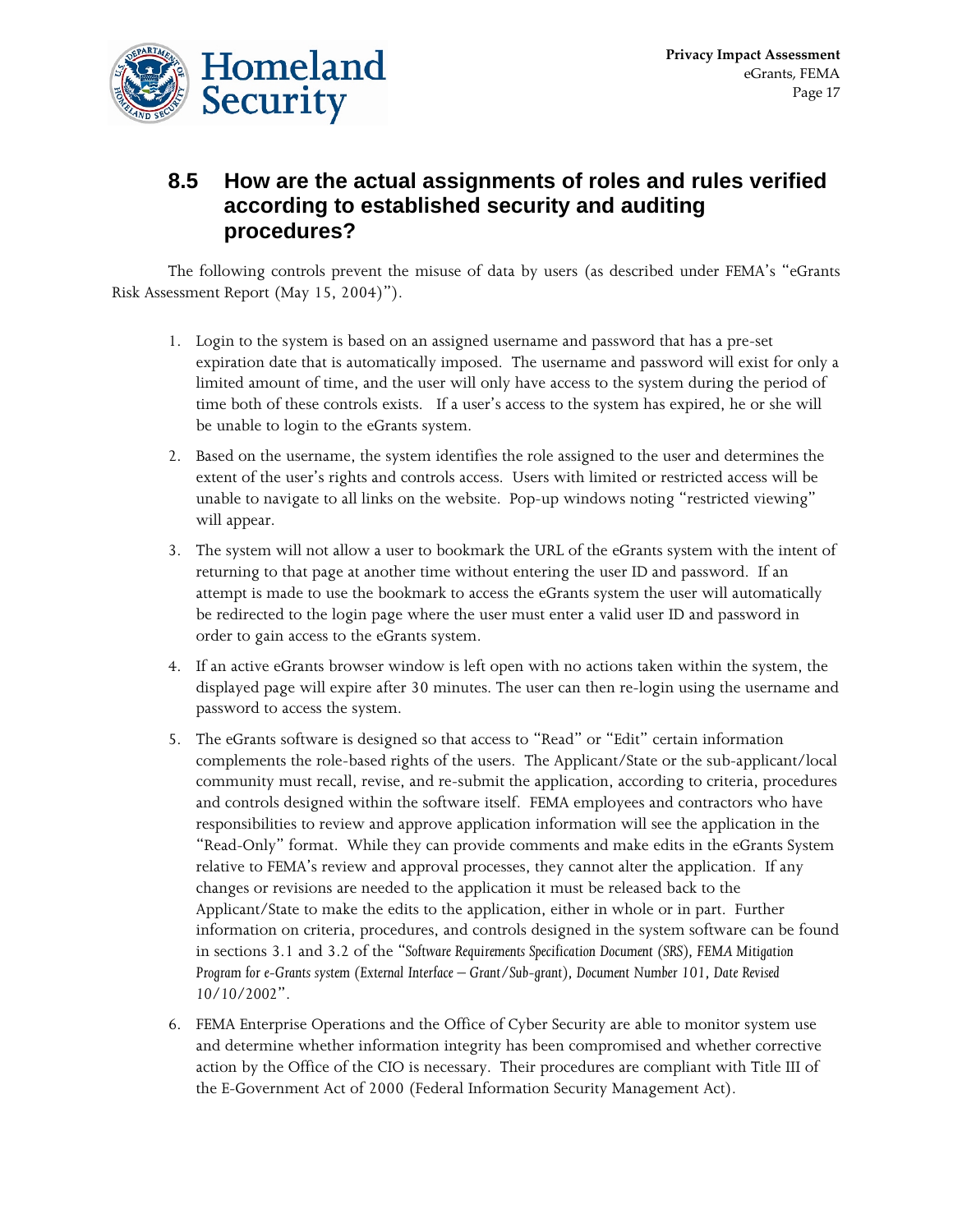7. As unauthorized attempts to upload or change information are prohibited and may be punishable under the Computer Fraud and Abuse Act of 1986 and the National Information Infrastructure Protection Act, FEMA employs software programs that monitor host and network traffic to identify unauthorized attempts to upload or change information or otherwise cause damage. Activity in eGrants can be tracked as the system maintains an audit trail of user information when access is accomplished or any activity performed.

 If an unauthorized user is detected, FEMA may revoke access to that user registration. As previously described in Section 8.1, access to data in the system is restricted. At the time of registration, new users may be approved for access only to information for the State and local community for which they are eligible applicant representatives. If unauthorized access is detected, FEMA notifies the State in which the unauthorized access occurred, and revokes access to that user registration.

### **8.6 What auditing measures and technical safeguards are in place to prevent misuse of data?**

 Because unauthorized attempts to upload information or change information are prohibited and may be punishable under the Computer Fraud and Abuse Act of 1986 and the National Information Infrastructure Protection Act, FEMA employs software programs that monitor host and network traffic to identify unauthorized attempts to upload or change information or otherwise cause damage by users in the system. The system maintains an audit trail of all changes made to any application and the user information associated with those changes.

 If an unauthorized user is detected, FEMA may revoke access to that user registration. As previously described in Section 8.1, access to data in the system is restricted. At the time of registration, new users may be approved for access only to information for the State and local community for which they are eligible applicant representatives. If unauthorized access is detected, FEMA notifies the State in which the unauthorized access occurred, and revokes access to that user registration.

#### **8.7 Describe what privacy training is provided to users either generally or specifically relevant to the functionality of the program or system?**

 FEMA, State, and local community staff are trained specifically on how to obtain and/or grant access rights and assign user roles that govern access to information in the system. Training generally includes how to access the system as well as the types of information collected in the system, including information covered under the Privacy Act.

#### **8.8 Is the data secured in accordance with FISMA requirements? If yes, when was Certification & Accreditation last completed?**

 Consistent with the requirements of the Federal Information Security Management Act (FISMA), FEMA is committed to protecting information and information systems from unauthorized access, use, disclosure, disruption, modification, and destruction in order to provide integrity, confidentiality, and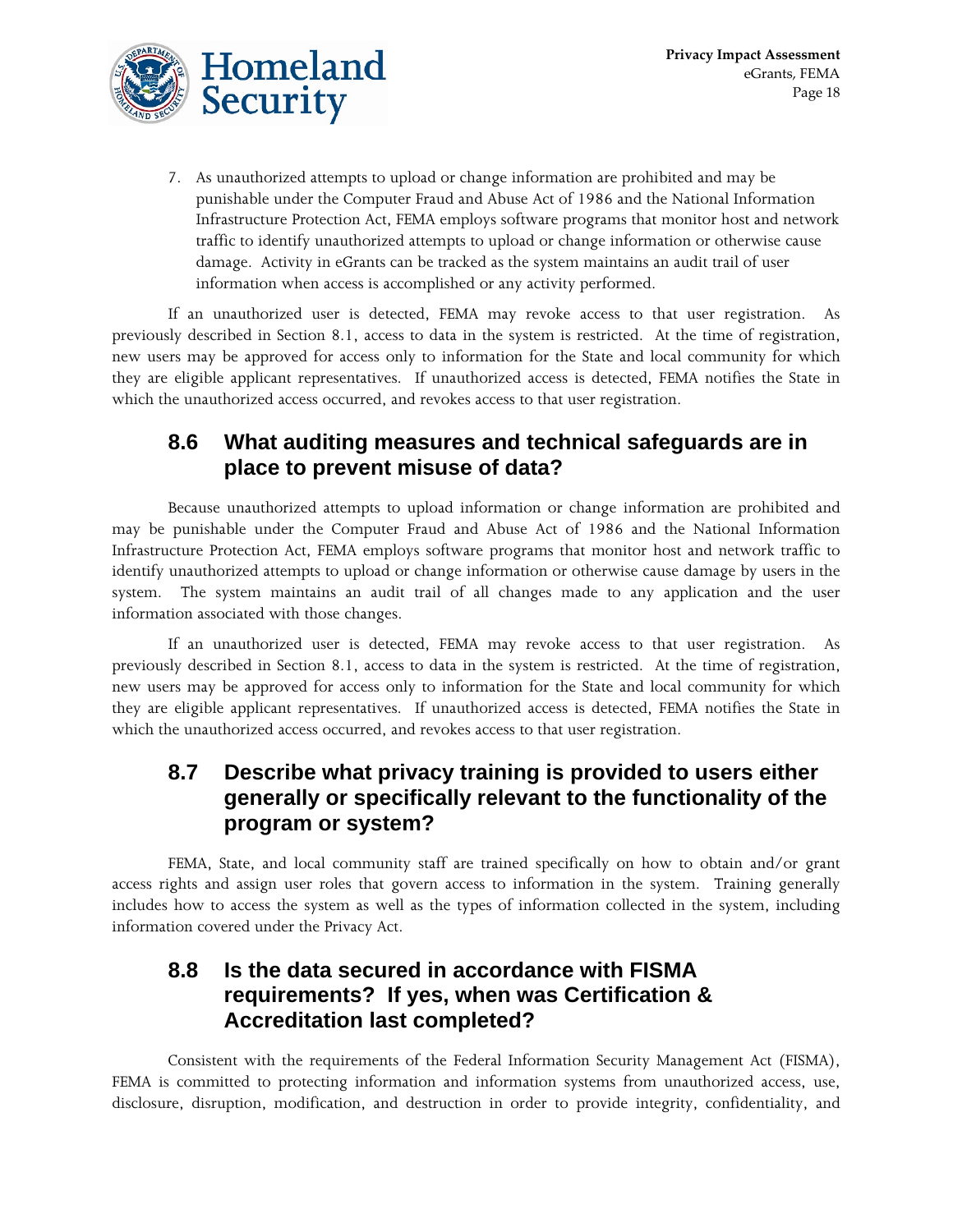

availability of the information in the eGrants system. Specifically, the eGrants system System Certification and Accreditation was made effective on September 28, 2004.

### **8.9 Privacy Impact Analysis: Given access and security controls, what privacy risks were identified and describe how they were mitigated.**

 The eGrants system presents two major issues: protection of the information and user access controls. Each of these risks is mitigated by robust access controls and auditing capabilities within the eGrants system. Access to personally identifiable information is closely guarded. By achieving its Certification and Accreditation eGrants has demonstrated to the Chief Information Officer that its system security has been properly analyzed and contains the appropriate protection measures for the collection of personally identifiable information.

## **Section 9.0 Technology**

 The following questions are directed at critically analyzing the selection process for any technologies utilized by the system, including system hardware, RFID, biometrics and other technology.

#### **9.1 Was the system built from the ground up or purchased and installed?**

This system was build from the ground up by FEMA.

#### **9.2 Describe how data integrity, privacy, and security were analyzed as part of the decisions made for your system.**

No, FEMA has not evaluated competing technologies on their privacy handling capabilities.

#### **9.3 What design choices were made to enhance privacy?**

 No changes were made to system architectures, hardware, software or implementation plans as a result of a privacy impact assessment.

## **Conclusion**

 The eGrants system collects personally identifiable information for persons that own property which may be eligible for FEMA mitigation grants. FEMA is authorized to collect this information for the specific use of determining eligibility, and has developed the eGrants system to collect and maintain this information. Individuals must voluntarily request assistance through their State or local community, and therefore do not apply directly to FEMA, nor are they granted direct access to the eGrants system. All information is collected online, and information secured on FEMA servers. This Privacy Impact Assessment demonstrates that FEMA has mitigated potential risks associated with the access, sharing, and retention of personally identifiable information that may be contained in an application.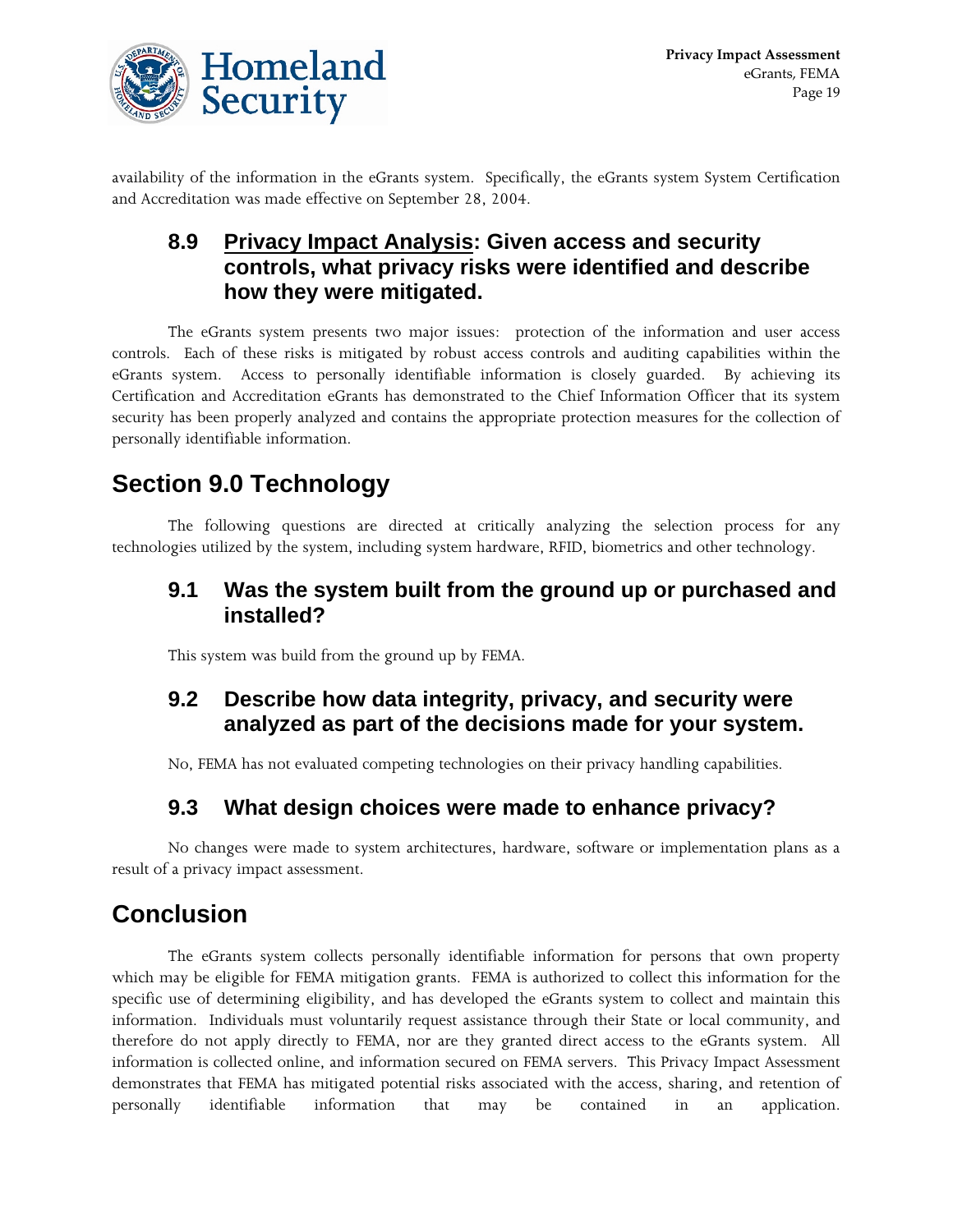

**Privacy Impact Assessment** eGrants, FEMA Page 20

## **Responsible Officials**

Shabbar Saifee Federal Emergency Management Agency (FEMA) Mitigation Division Risk Reduction Branch Grants Data Analysis & Tools Section

## **Approval Signature**

Hugo Teufel III Chief Privacy Officer Department of Homeland Security

\_\_\_\_\_\_\_\_\_\_\_\_\_\_\_\_\_\_\_\_\_\_\_\_\_\_\_\_\_\_\_\_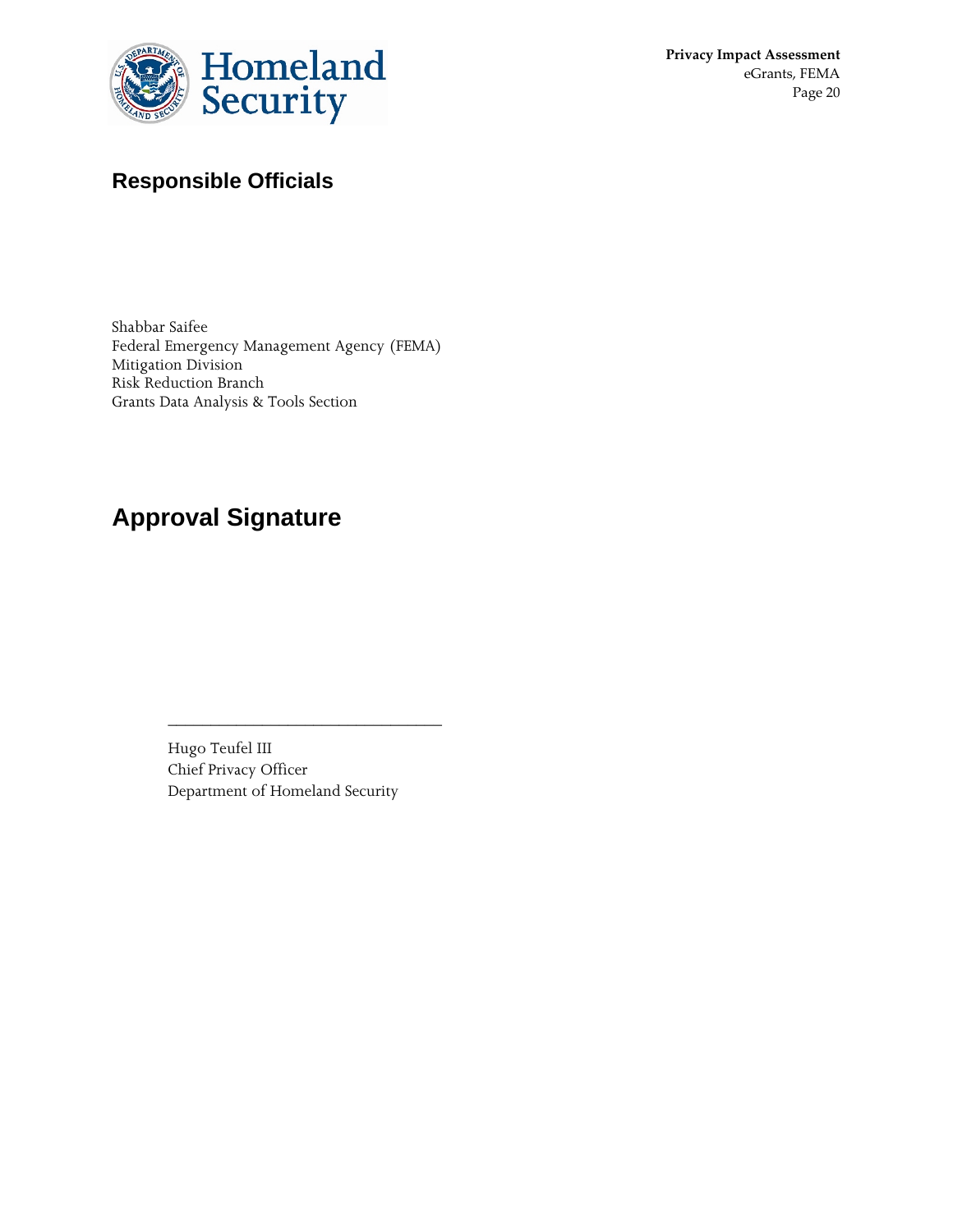#### **Appendix A**

#### **Systems of Records Notice for the "NEMIS-MT e-Grants, Mitigation Electronic Grants Management System."**

[Federal Register: December 15, 2004 (Volume 69, Number 240)] [Notices] [Page 75079-75081] From the Federal Register Online via GPO Access [wais.access.gpo.gov] [DOCID:fr15de04-89]

-----------------------------------------------------------------------

DEPARTMENT OF HOMELAND SECURITY

Federal Emergency Management Agency

[DHS-2004-0019] RIN 1660-ZA07

National Emergency Management Information System--Mitigation Electronic Grants Management System; Privacy Act System of Record

AGENCY: Federal Emergency Management Agency, Emergency Preparedness and Response Directorate, Department of Homeland Security.

ACTION: Notice of a new system of records.

-----------------------------------------------------------------------

SUMMARY: Pursuant to the requirements of the Privacy Act of 1974, as amended, the Department of Homeland Security, Emergency Preparedness and Response Directorate, Federal Emergency Management Agency is establishing a new system of records entitled National Emergency Management Information System--Mitigation Electronic Grants Management System. Some (but not all) applications for mitigation grants propose activities that impact properties that are privately owned by individuals (e.g., acquisition of a home that has been repeatedly flooded) and these applications include personally identifiable information about the property owners. Potentially, this personally identifiable information may be part of a State's application, and also part of a local community's application as a subapplicant. Personal information collected in these applications includes the minimum amount necessary to ascertain the eligibility of that property and/or structure (e.g., house or commercial building) under mitigation grant program regulations. See https://portal.fema.gov/famsVu/dynamic/mitigation.html <http://frwebgate.access.gpo.gov/cgibin/leaving.cgi?from=leavingFR.html&log=linklog&to=https://portal.fema.gov/famsVu/dynamic/mitigation.html> .

EFFECTIVE DATE: The addition of a new system of records and routine uses will become effective on January 24, 2005, unless comments are received that result in a contrary determination.

ADDRESSES: You may submit comments, identified by EPA Docket Number: DHS-2004-0019 and/or 1660-ZA07 by one of the following methods:

EPA Federal Partner EDOCKET Web Site: http://www.epa.gov/feddocket <http://frwebgate.access.gpo.gov/cgibin/leaving.cgi?from=leavingFR.html&log=linklog&to=http://www.epa.gov/feddocket>. Follow instructions for submitting comments on the Web site.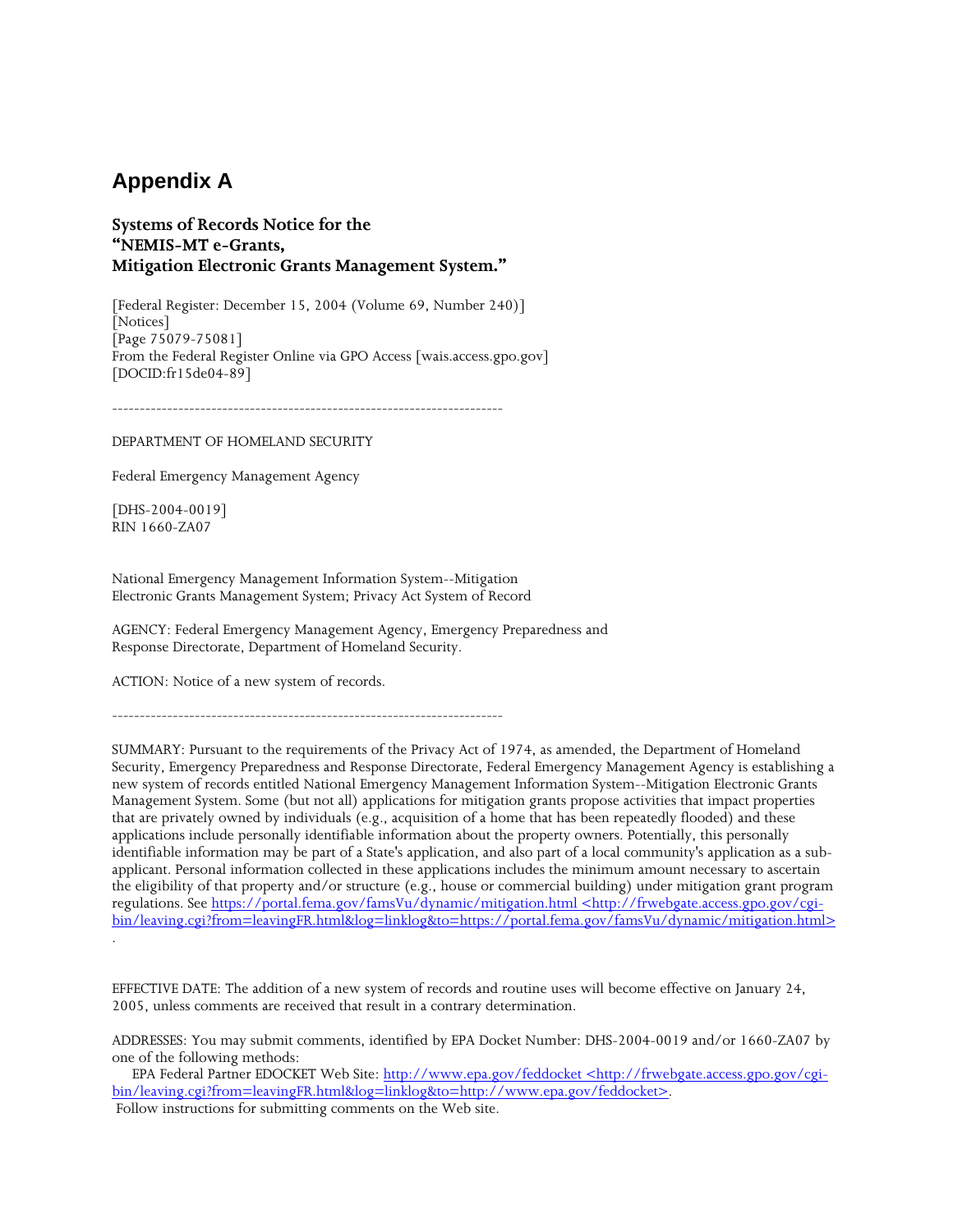DHS has joined the Environmental Protection Electronic Docket System (Partner EDOCKET). DHS and its agencies (excluding the United States Coast Guard (USCG) and Transportation Security Administration (TSA)) will use the EPA Federal Partner EDOCKET system. The USCG and TSA [legacy Department of Transportation (DOT) agencies] will continue to use the DOT Docket Management System until full migration to the electronic rulemaking federal docket management system occurs in 2005.

Federal e-Rulemaking Portal: http://www.regulations.gov <http://frwebgate.access.gpo.gov/cgibin/leaving.cgi?from=leavingFR.html&log=linklog&to=http://www.regulations.gov>.

Follow the instructions for submitting comments.

Fax: (202) 646-4536.

 Mail: Rules Docket Clerk, Federal Emergency Management Agency, Office of Chief Counsel, Room 840, 500 C Street SW., Washington, DC 20472.

FOR FURTHER INFORMATION CONTACT: Rena Y. Kim, Privacy Act Officer, Federal Emergency Management Agency, Room 840, 500 C Street SW., Washington, DC 20472, (202) 646-3949, (not a toll free call), (telefax) (202) 646-3949, or email Rena.Kim@dhs.gov <mailto:Rena.Kim@dhs.gov>.

SUPPLEMENTARY INFORMATION: The Privacy Act embodies fair information principles in a statutory framework governing the means by which the United States Government collects, maintains, uses, and disseminates personally identifiable information. 5 U.S.C. 552a. The Privacy Act applies to information that is maintained in a ``system of records.'' A ``system of records'' is a group of any records under the control of an agency from which information is retrieved by the name of the individual or by some identifiable number, symbol, or other identifiable particular assigned to the individual. Individuals may request their own records that are maintained in a system of records in the possession or under the control of Department of Homeland Security (DHS) by complying with DHS Privacy Act regulations, 6 CFR part 5, subpart B and Federal Emergency Management Agency's (FEMA) Privacy Act regulations, 44 CFR part 6.

 The Privacy Act requires each agency to publish in the Federal Register a description denoting the type and character of each system of records that the agency maintains, and the routine uses that are contained in each system in order to make agency recordkeeping practices transparent, to notify individuals regarding the uses to which personally identifiable information is put, and to assist the individual to more easily find such files within the Agency.

 The Emergency Preparedness and Response Directorate/FEMA is establishing a new system of records pursuant to the Privacy Act of 1974 for the National Emergency Management Information System--Mitigation Electronic Grants Management System (NEMIS-MT eGrants). FEMA intends to collect personal information in applications for its mitigation grant programs through the NEMIS-MT eGrants via the Internet. The FEMA mitigation grant programs are the Flood Mitigation Assistance (FMA) grant program (42 U.S.C. 4104c) and the Pre-Disaster Mitigation (PDM) grant program, (42 U.S.C. 5133). The purpose of FEMA mitigation grant programs is to provide funds to eligible Applicants/States to implement mitigation activities to reduce or eliminate the risk of future damage to life and property from disasters.

 Eligible applicants for FEMA mitigation grants are State emergency management agencies or a similar State office that has emergency management responsibility, the District of Columbia, the United States Virgin Islands, the Commonwealth of Puerto Rico, Guam, American Samoa, and the Commonwealth of the Northern Mariana Islands, and Federally recognized Indian Tribal governments. Eligible Sub-applicants of FEMA mitigation grants are State agencies, local governments, or Indian Tribal governments to which a sub-grant is awarded. Examples of mitigation activities that impact privately owned properties (and which may include personally identifiable information in a State or local community application) include retrofitting structures, elevation of structures, acquisition and demolition or relocation of structures, minor structural flood control projects, or construction of safe rooms. The personally identifiable information

#### [[Page 75080]]

collected includes an individual's name, home phone number, office phone number, cell phone number, damaged property address, and mailing address of the individual property owner(s), and the individual's status regarding flood insurance, National Flood Insurance Program (NFIP) Policy Number and Insurance Policy Provider for the property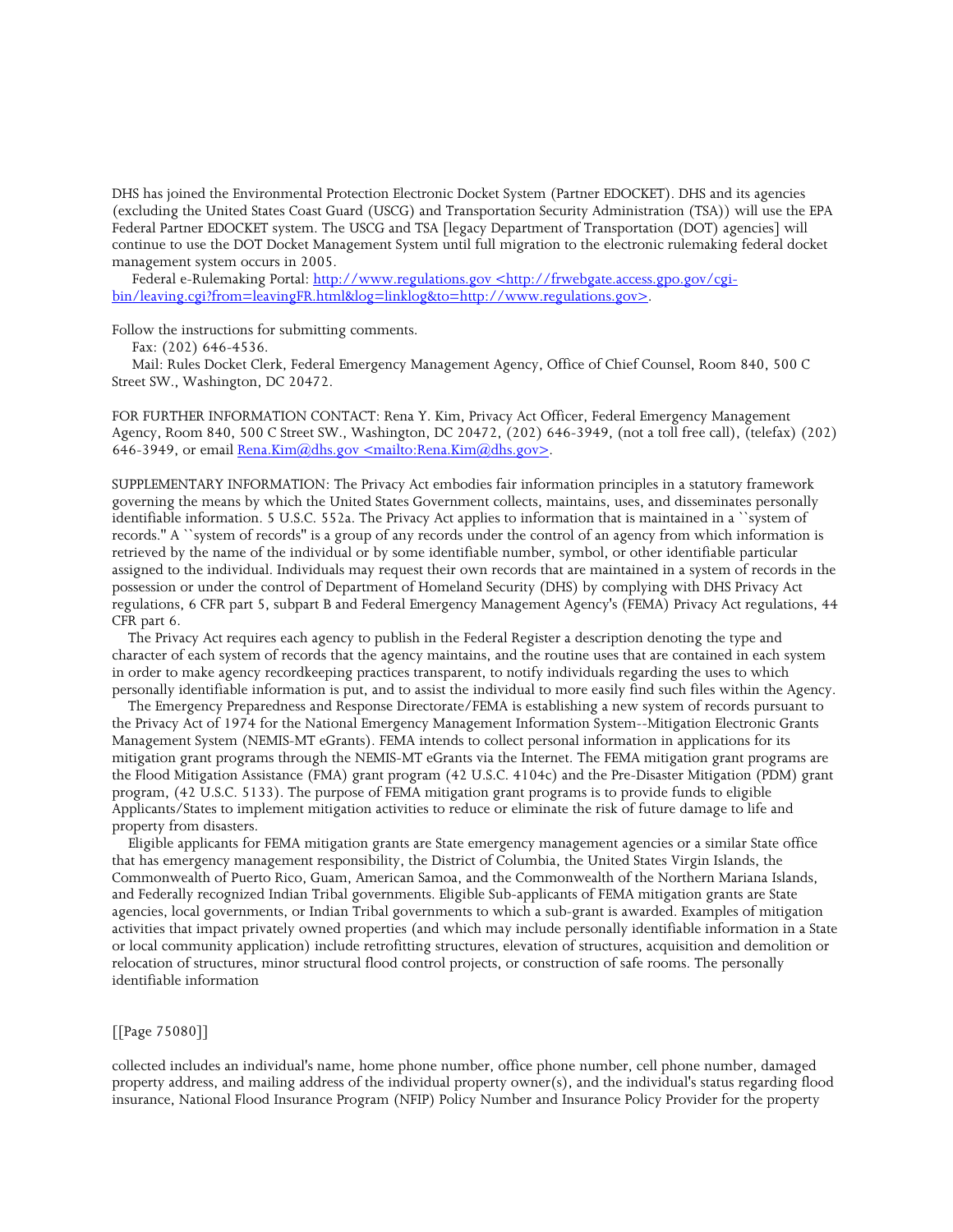proposed to be mitigated with FEMA funds. This notice will make the public aware of routine management and oversight information sharing between FEMA and other Federal agencies, State and local governments, and contractors providing services in support of FEMA mitigation grant programs.

Accordingly, the NEMIS-MT eGrants Privacy Act system of records is added to read as follows:

#### System Name:

 National Emergency Management Information System--Mitigation Electronic Grants Management System (NEMIS-MT eGrants).

#### System location:

 All servers are operated at FEMA, Mount Weather Emergency Operations Center (MWEOC), 19844 Blue Ridge Mountain Road, Bluemont, VA 20135.

#### Categories of individuals covered by the system:

 This system of records notice applies only to individuals identified by name or other individual identifier, such as home address, in the NEMIS-MT eGrants, and includes individuals who are private property owners. These individuals voluntarily request that their State, Territory or local community submit an application for FEMA mitigation grant funds for the purpose of mitigating their property and/or structure (e.g., house or commercial building).

#### Categories of records in the system:

 The categories of records in the system are grant applications. The personally identifiable information collected includes an individual's name, home phone number, office phone number, cell phone number, damaged property address, and mailing address of the individual property owner(s), and the individual's status regarding flood insurance, National Flood Insurance Program (NFIP) Policy Number and Insurance Policy Provider for the property proposed to be mitigated with FEMA funds.

#### Authority for maintenance of the System:

 The Robert T. Stafford Disaster Relief and Emergency Assistance Act, 42 U.S.C. 5133, and the National Flood Insurance Act, 42 U.S.C. 4104c.

#### Purpose(s):

 The purpose of this system of records is to collect and maintain individually identifiable information in applications for FEMA mitigation grants that are submitted electronically, via the Internet, through the NEMIS-MT eGrants from eligible Applicants/States and Sub-applicants/local communities. The personally identifiable information will be collected and maintained in order for FEMA to ascertain eligibility of the property or structure for FEMA's mitigation grant programs, to verify eligibility of activities for mitigation grants, to identify repetitive loss properties, and to implement measures to reduce future disaster damage.

Routine uses of records maintained in the system, including categories of users and the purposes of such uses:

 In addition to those disclosures generally permitted under 5 U.S.C. 552a(b), all or a portion of the records or information contained in this system may be disclosed outside FEMA/EP&R/DHS as a routine use pursuant to 5 U.S.C.  $552a(b)(3)$  as follows:

 (1) To another Federal agency, State, United States Territory or Tribal government agency charged with administering Federal mitigation or disaster relief programs to prevent a duplication of efforts or a duplication of benefits between FEMA and the other agency. FEMA may disclose information to a State, U.S. Territory, Indian Tribal, or local community agency eligible to apply for mitigation grant programs administered by FEMA.

 (2) To contractors, grantees, experts, consultants, students and others performing or working on a contract, service, grant, cooperative agreement, or other assignment for the Federal government, when necessary to accomplish an agency function related to this system of records.

 (3) To an agency, organization, or individual for the purposes of performing authorized audit or oversight operations.

 (4) To a congressional office from the record of an individual in response to an inquiry from that congressional office made at the request of the individual to whom the record pertains.

(5) Where a record, either on its face or in conjunction with other information, indicates a violation or potential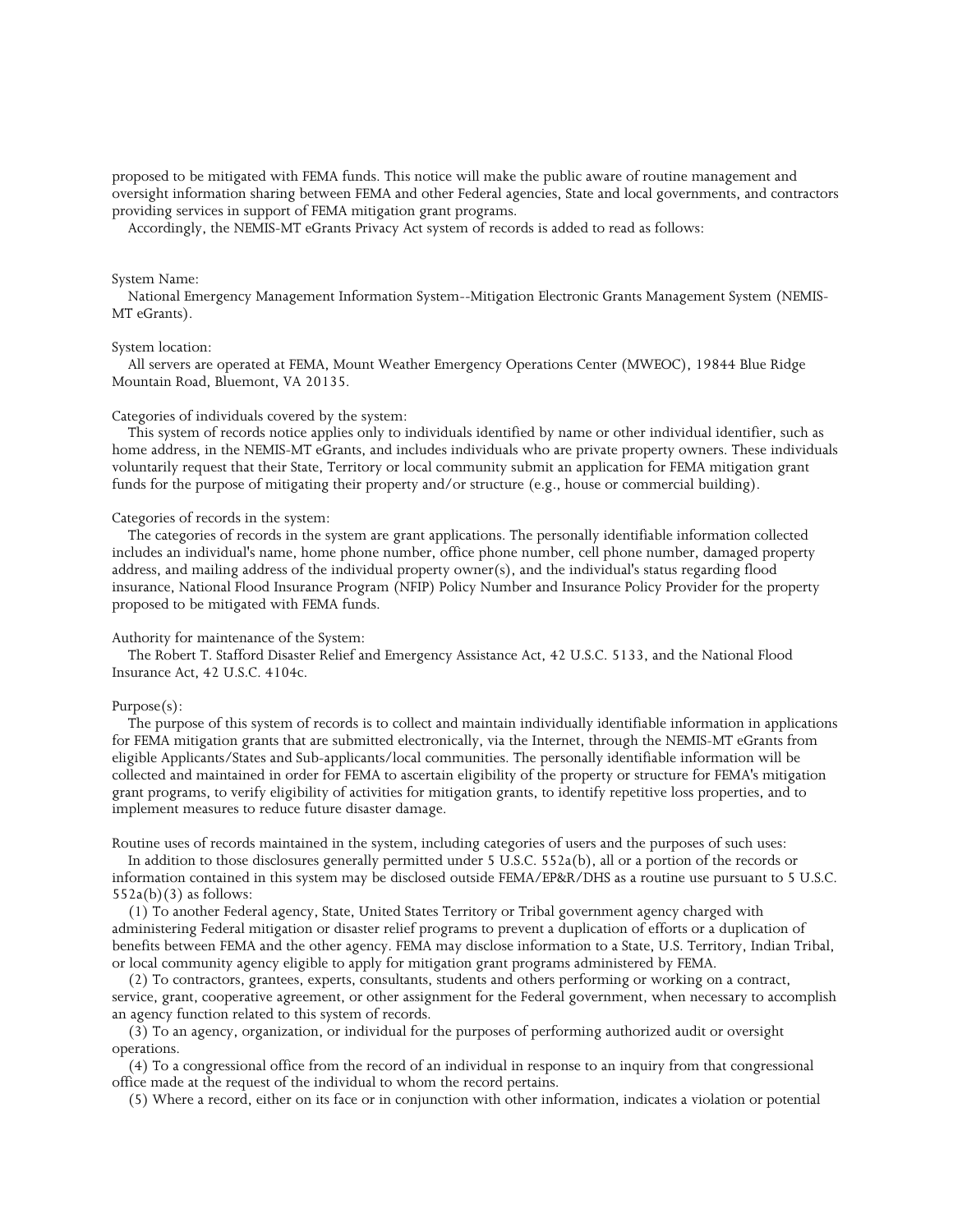violation of law--criminal, civil, or regulatory--the relevant records may be referred to an appropriate Federal, state, territorial, tribal, local, international, or foreign agency law enforcement authority or other appropriate agency charged with investigating or prosecuting such a violation or enforcing or implementing such law.

 (6) To the Department of Justice (DOJ) or other federal agency conducting litigation or in proceedings before any court, adjudicative or administrative body, when: (a) DHS, or (b) any employee of DHS in his/her official capacity, or (c) any employee of DHS in his/her individual capacity where DOJ or DHS has agreed to represent the employee, or

(d) the United States or any agency thereof, is a party to the litigation or has an interest in such litigation.

 (7) To the NARA or other Federal Government agencies pursuant to records management inspections being conducted under the authority of 44 U.S.C. sections 2904 and 2906.

Policies and Practices for Storing, Retrieving, Accessing, Retaining, and Disposing of Records in the System: Storage:

 All information is stored on secure-access servers operated at a single site at the FEMA, MWEOC, 19844 Blue Ridge Mountain Road, Bluemont, VA 20135. Backup is provided on a separate server at the same secure facility. MWEOC is only accessible by authorized persons, including FEMA employees and contractors, and entry to the facility is permitted only with a badge issued by the MWEOC.

#### Safeguards:

 Safeguards exist in the NEMIS-MT eGrants to prevent the unauthorized access or misuse of data. First, FEMA maintains security safeguards that prevent unauthorized access to the system by assigning each authorized user a unique user profile, username and password based upon his/her official use of the NEMIS-MT eGrants. Each unique profile includes different levels of access rights. For Applicants/States and Sub-applicants/local communities, roles in the system via the Internet are assigned as Read-Only, Create/Edit, or Sign/Submit, and levels of access are assigned by mitigation grant program (i.e., FMA and/or PDM).

For FEMA employees and contractors, levels of access via the FEMA Intranet are assigned by mitigation grant program (i.e., FMA and/or PDM) and by Region(s), and roles for FEMA users do not allow FEMA users View information submitted in applications. Passwords expire after a limited time, and users only have access to the system during the period of time that both the assigned username and password are active.

#### [[Page 75081]]

Access to NEMIS-MT eGrants via the Intranet is assigned to the FEMA employees and contractors for official purposes only through the NEMIS Access Control System (NACS), which controls access to all software available on the FEMA Intranet, and manages roles for FEMA officials accessing the system. Access to NEMIS-MT eGrants via the Internet is assigned to the Applicants/States and Sub-applicants/local communities for official purposes only through the FEMA Access Management System, which performs a similar function to NACS, but for eligible mitigation grant program Applicants/States and Sub-applicants/local communities, and managed roles for these non-FEMA users. The functions of these two databases will be combined into the Integrated Security and Access Control System. While the system is accessed, if an active NEMIS-MT eGrants browser window is left open with no actions taken within the system, the displayed page will expire after 30 minutes. The user can then re-login using the username and password to access the system. In addition, the system will not allow a user to bookmark the URL of the MT eGrants with the intent of returning to that page at another time without first entering the authorized username and password. Finally, FEMA Enterprise Operations and the Office of Cyber Security are able to monitor system use and determine whether information integrity has been compromised by unauthorized access or use, and whether corrective action by the Office of the Chief Information Officer is necessary.

Procedures are compliant with Title III of the E-Government Act of 2000 (Federal Information Security Management Act).

#### Retention and Disposal:

 In accordance with U.S. National Archives & Records Administration records retention regulations (GRS 3, 13), records are retained for 6 years and 3 months. Unsuccessful grant application files will be stored in NEMIS-MT eGrants for 3 years from the date of denial, and then deleted. Successful grant application files will be stored in the NEMIS-MT eGrants for 6 years and 3 months from the date of closeout (where closeout is the date FEMA closes the grant in its financial system) and then deleted. Computerized records are stored in a database server in a secured file server room.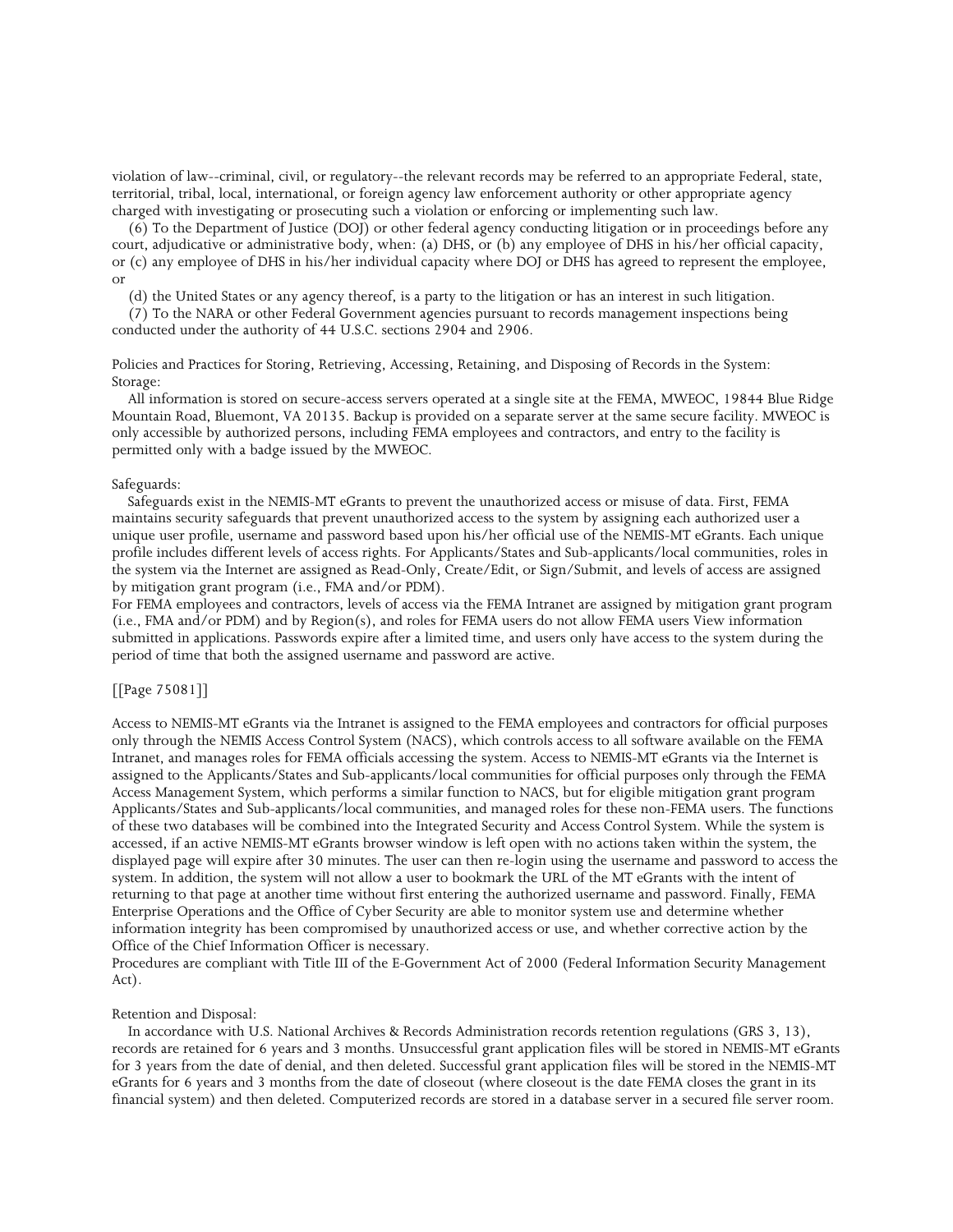Hard copy records are maintained for 6 years and 3 months years, at which time they are retired to the Federal Records Center. The same retention schedule that applies to paper records will be followed. This is consistent with the records retention schedule that has been developed for this system.

#### System Manager(s) and Address:

Patricia Bowman, Program Manager, IT-SE-CS, 500 C Street SW., Washington DC 20472, Pat.Bowman@dhs.gov  $\langle \text{mailto:Pat.Bowman@dhs.gov}\rangle$ , (202) 646-2661.

#### Notification Procedures:

Address inquiries to the System Manager named above.

#### Record Access Procedures:

 A request for access to records in this system may be made by writing to the System Manager, identified above, in conformance with 6 CFR part 5, subpart B, which provides the rules for requesting access to Privacy Act records maintained by DHS and FEMA's Privacy Act regulations at 44 CFR part 6.

#### Contesting Record Procedures:

 Same as Notification procedures above. A request for access to records in this system may be made by writing to the System Manager, identified above, in conformance with 6 CFR part 5, subpart B, which provides the rules for requesting access to Privacy Act records maintained by DHS and FEMA's Privacy Act regulations at 44 CFR part 6.

#### Records Source Categories:

 Information in this system of records is obtained from State/Territory, local government, or Indian Tribal governmentvia the Internet to FEMA. While individuals are not eligible Applicants/States or Sub-applicants/local communities, and cannot apply directly to FEMA for assistance, some (but not all) applications for FEMA mitigation grants propose activities that impact properties that are privately owned by individuals (e.g., acquisition of a home that has been repeatedly flooded) and these applications include personal information about the property owners. These individuals voluntarily request that their State, Territory, or local community submit an application for FEMA mitigation grant funds for the purpose of mitigating their property and/or structure (e.g., house or commercial building).

Exemptions Claimed for the System: None.

 Dated: December 10, 2004. David A. Trissell, Associate General Counsel, Emergency Preparedness and Response, Department of Homeland Security. [FR Doc. 04-27462 Filed 12-14-04; 8:45 am]

BILLING CODE 9110-41-P